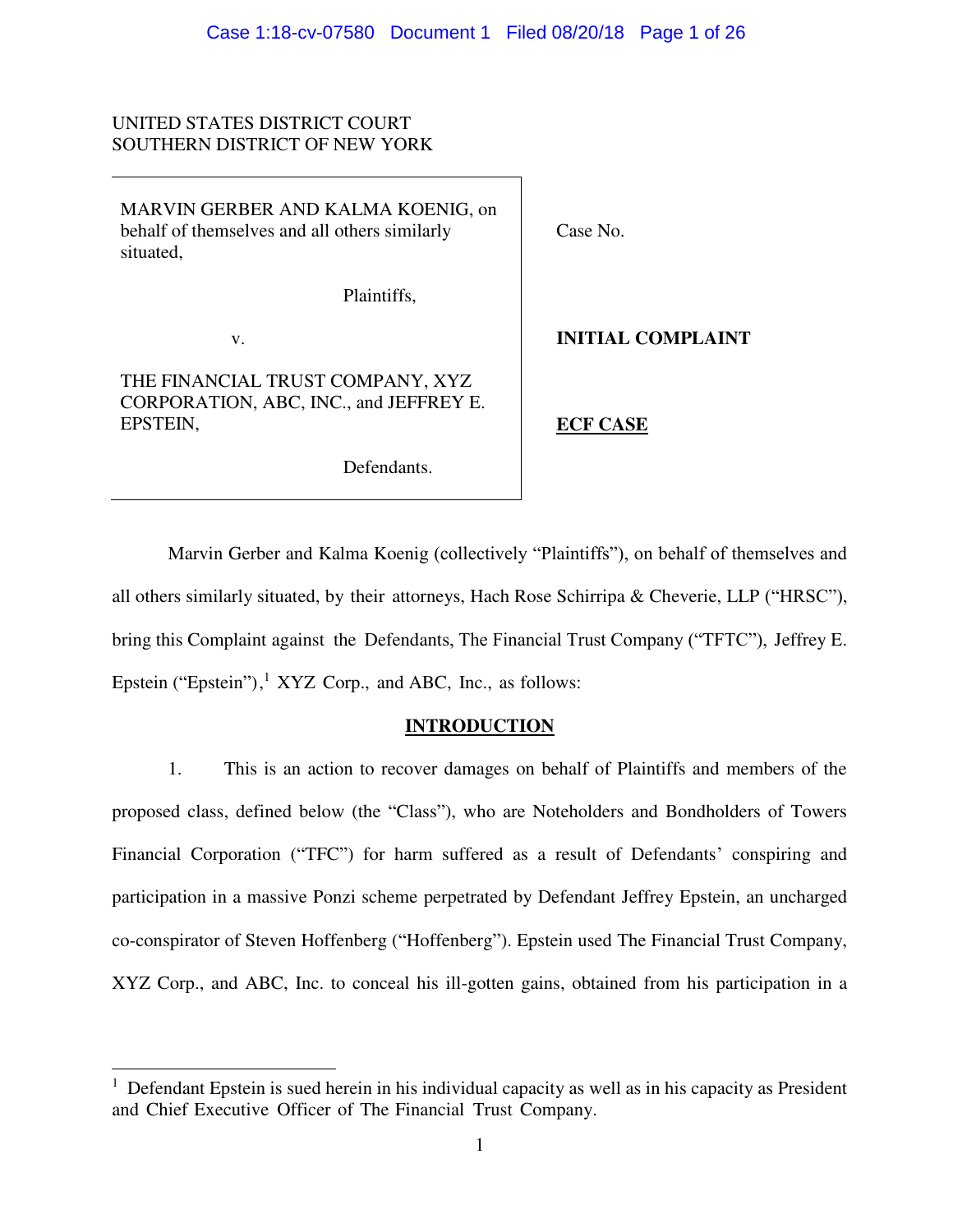#### Case 1:18-cv-07580 Document 1 Filed 08/20/18 Page 2 of 26

fraudulent Ponzi scheme, from banks, financial institutions, and current investors.

2. While Hoffenberg was convicted as a result of his role in this Ponzi scheme, Epstein has remained an uncharged co-conspirator.<sup>2</sup> All the while, Epstein knowingly and intentionally utilized funds he fraudulently diverted and obtained from this massive Ponzi scheme for his own personal use to support a lavish lifestyle. All of Epstein's acts and omissions, as alleged herein, were in contravention to duties owed to TFC, Plaintiffs and the Class and in violation of the law.

3. Defendants have acquired consistent and unlawful profits at the expense of Plaintiffs and the Class by creating and operating a fraudulent Ponzi scheme, as described herein, and without disclosing their fraudulent activities. Noteholders and Bondholders, such as Plaintiffs and the Class, have remained unaware of these deceptive practices until the recent affidavit of Non-Party Affiant Hoffenberg.<sup>3</sup>

4. On information and belief, Defendants' deceptive practices date back to the mid-1980s, affect similarly-situated customers throughout the nation, and may have yielded hundreds of millions of dollars in unlawful profits to Defendants. Defendants' activities were the subject of a criminal investigation which led to the conviction of Non-Party Affiant Hoffenberg in the late 1990s and several related civil lawsuits within this judicial District.

5. Plaintiffs and other Class members could not reasonably have detected Defendants' deceptive, unlawful and unfair practices. While Plaintiffs and the Class realized the depth and breadth of the Ponzi scheme following Hoffenberg's conviction and the several related civil lawsuits, Defendants' involvement was purposefully concealed and not revealed until Hoffenberg's

 $\overline{a}$ 

<sup>2</sup> In *United States of America v. Steven Hoffenberg*, 94 Cr. 213 (RWS), 95 Cr. 321 (RWS), 1997 U.S. Dist. LEXIS 2394 (S.D.N.Y. Mar. 4, 1997), Judge Robert Sweet issued a Sentencing Opinion ("Sentencing Opinion") which lays bare the fraudulent conduct that resulted in Hoffenberg's conviction and which was imputed to Hoffenberg's co-conspirators. *See* Exhibit A.

<sup>&</sup>lt;sup>3</sup> See Exhibit B which is an affidavit from Hoffenberg detailing Defendants' deceptive practices.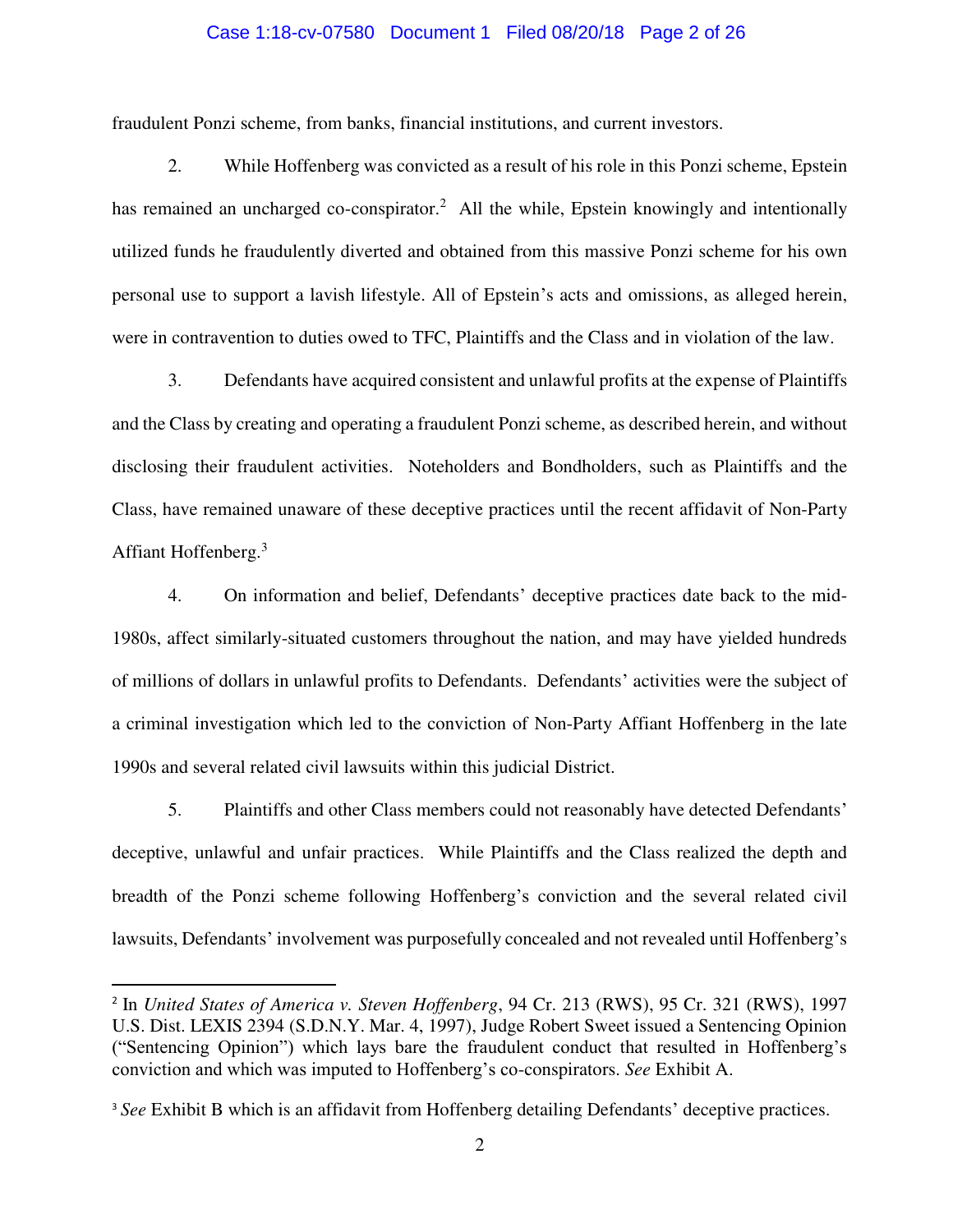recent affidavit.

6. Plaintiffs bring this action as a class action on behalf of all similarly affected Noteholders and Bondholders of TFC to recover the hundreds of millions of dollars in investments misappropriated for improper and personal uses.

## **JURISDICTION AND VENUE**

7. This Court has jurisdiction over this case pursuant to 28 U.S.C. §1331. In addition, the sum or value of the claims in this case, exclusive of interest and costs, exceeds \$5,000,000 and Plaintiffs and other Class members are citizens of a state different than the Defendants. Therefore, this Court has jurisdiction over the remaining causes of action pursuant to 28 U.S.C. §1332(d).

8. At all relevant times, the claims arose in this District. Defendants conducted and continue to conduct business based in this District. As such, the unlawful and fraudulent conduct alleged herein originated in and arose out of this District. Furthermore, Defendants reside and/or maintain a principal place of business in this District. Venue in the Southern District of New York is therefore proper pursuant to 28 U.S.C. §1391(a).

#### **PARTIES**

9. Plaintiff Marvin Gerber ("Gerber") is a resident of Wantagh, New York. Plaintiff Gerber was an investor and/or noteholder in TFC, a dissolved Nevada corporation which had its principal place of business in New York, New York.

10. Plaintiff Kalma Koenig ("Koenig") is a resident of San Mateo, California. Plaintiff Koenig was an investor and/or noteholder in TFC, a dissolved Nevada corporation which had its principal place of business in New York, New York.

11. Defendant Jeffrey Epstein is an uncharged co-conspirator in connection with the fraudulent Ponzi schemes described herein. Defendant Epstein resides at 9 East 71st Street, New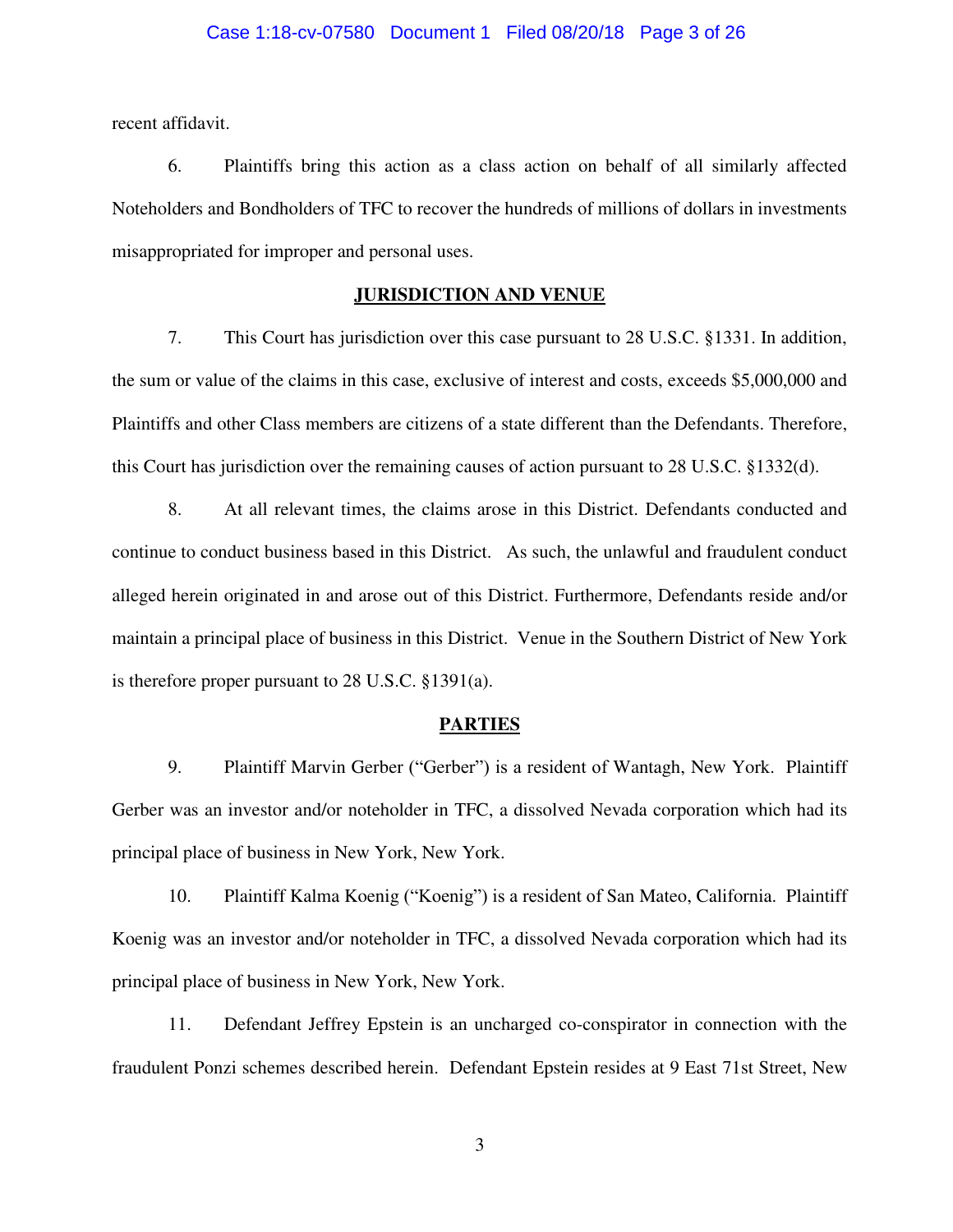### Case 1:18-cv-07580 Document 1 Filed 08/20/18 Page 4 of 26

York, New York 10021.

12. Defendant The Financial Trust Company ("TFTC") is a hedge fund formed under the laws of St. Thomas in the U.S. Virgin Islands in 1996. Defendant TFTC was created, incorporated, owned, and managed, directly or indirectly, by Epstein, or entities controlled by Epstein. Upon information and belief, TFTC was created by and/or received monies, securities or proceeds which were obtained and/or raised pursuant to the fraudulent conduct described herein and without disclosure of the fraudulent nature. Defendant TFTC has misappropriated or converted such monies, securities and proceeds.

13. Defendants XYZ Corp. ("XYZ") and ABC, Inc. ("ABC") are fictitious names. Plaintiffs reserve the right to amend this Complaint as a result of pleading fictitious parties. Defendants XYZ and ABC are believed to be specific companies engaged in the businesses of financial services and real estate, or subsidiaries thereof, including, but not limited to, holding companies, trust companies and hedge funds, which have been created, owned, or managed, directly or indirectly, by Epstein, or entities controlled by Epstein, during the period beginning from his relationship with TFC to the present. Upon information and belief, such entities were created by and/or received monies, securities or proceeds which were obtained and/or raised pursuant to the fraudulent conduct described herein and without disclosure of their fraudulent nature. Defendants XYZ and ABC are entities which have misappropriated or converted such monies, securities and proceeds but are not, as of yet, known by Plaintiffs at the time of the filing of this Complaint.

14. Defendants XYZ Corp., ABC, Inc., and The Financial Trust Company, shall hereinafter be collectively referred to as the "Defendant Entities."

15. Non-Party Affiant Steven Hoffenberg ("Hoffenberg") was the Chief Executive Officer of TFC from 1975 through April 1993 and was a co-conspirator of Defendant Epstein in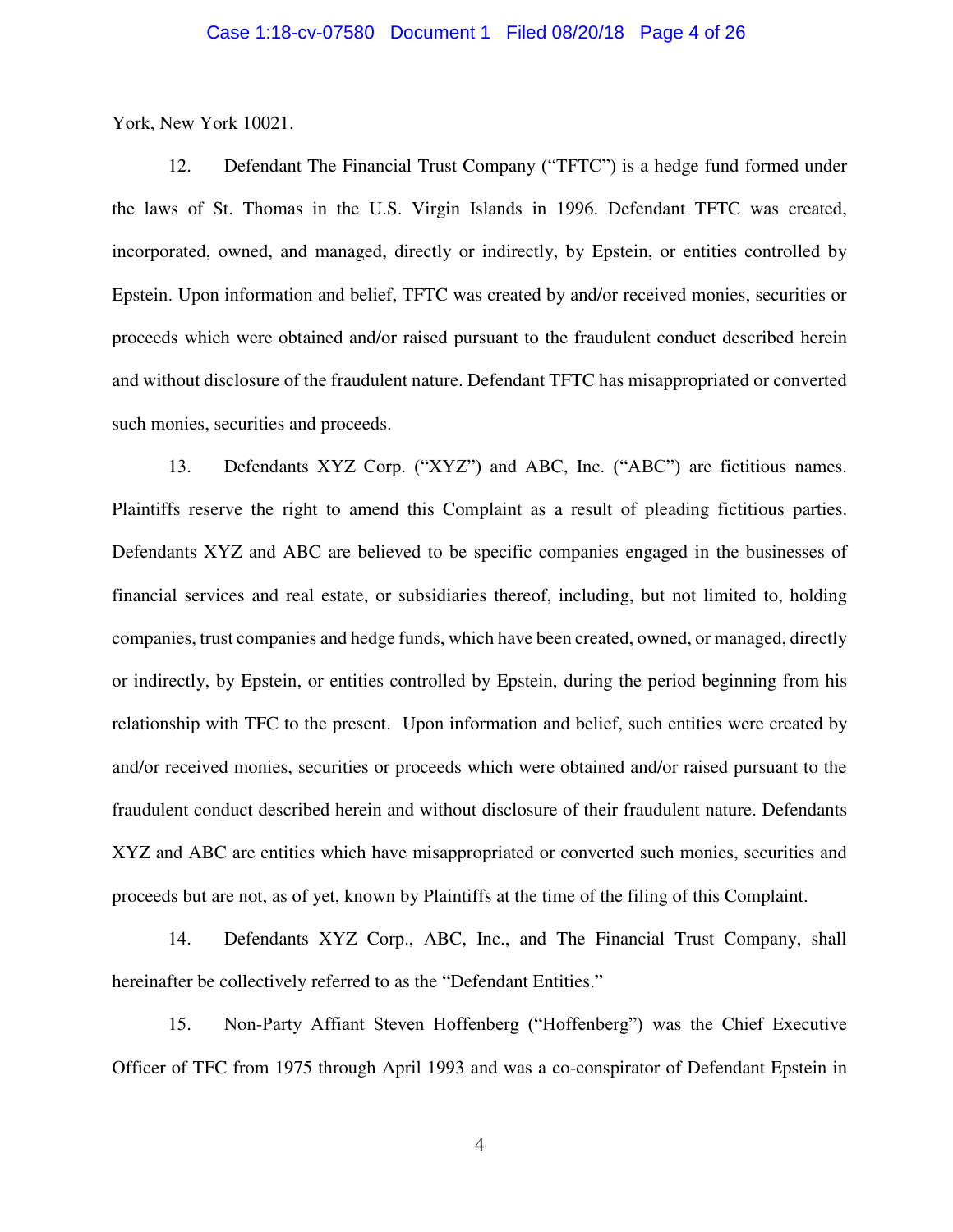### Case 1:18-cv-07580 Document 1 Filed 08/20/18 Page 5 of 26

the massive Ponzi scheme described herein.

 $\overline{a}$ 

16. On March 4, 1997, Hoffenberg was convicted by Judge Sweet of the Southern District of New York for his role in a massive fraud conducted through TFC and associated entities and perpetrated by him and his, until now, unnamed co-conspirators (the "TFC Ponzi Scheme"). *See United States of America v. Steven Hoffenberg*, 94 Cr. 213 (RWS), 95 Cr. 321 (RWS), 1997 U.S. Dist. LEXIS 2394 (S.D.N.Y. Mar. 4, 1997). Hoffenberg was convicted of conspiracy to violate securities laws by fraudulently selling securities in violation of 18 U.S.C. § 371, mail and wire fraud in violation of 18 U.S.C. §§ 1341 and 1342, conspiracy to obstruct justice in violation of 18 U.S.C. § 371, and tax evasion in violation of 26 U.S.C. § 7201.<sup>4</sup>

17. The TFC Ponzi Scheme was implemented through a host of illegal and fraudulent conduct which resulted in hundreds of million dollars in losses to over 200,000 investors who, directly or indirectly, purchased securities sold by TFC in the late 1980s through the mid-1990s. From the late 1980s and through the mid-1990s, the Noteholders and Bondholders of TFC (i.e., Plaintiffs and the Class) invested in these securities based on false memoranda, financial statements and supporting documents which promised profitable investments and high returns.

18. Defendant Epstein and the Defendant Entities fraudulently obtained investor funds by playing key roles in the fraudulent schemes described herein, without disclosing the true nature of their activities, such that the Defendants were unjustly enriched, and therefore, may not in good conscience retain the continued beneficial interests of their ill-gotten gains.

#### **STATEMENT OF FACTS**

<sup>4</sup> Hoffenberg was sentenced to (i) twenty (20) years of imprisonment, followed by three (3) years of supervised release, (ii) a fine of one million (\$1,000,000) dollars, and (iii) restitution owed in the amount of \$475,157,340 plus interest, which, with over 20 years of accrued interest, now totals approximately one billion (\$1,000,000,000) dollars, which represents the losses as determined by the Bankruptcy Court of the victims of his Ponzi scheme.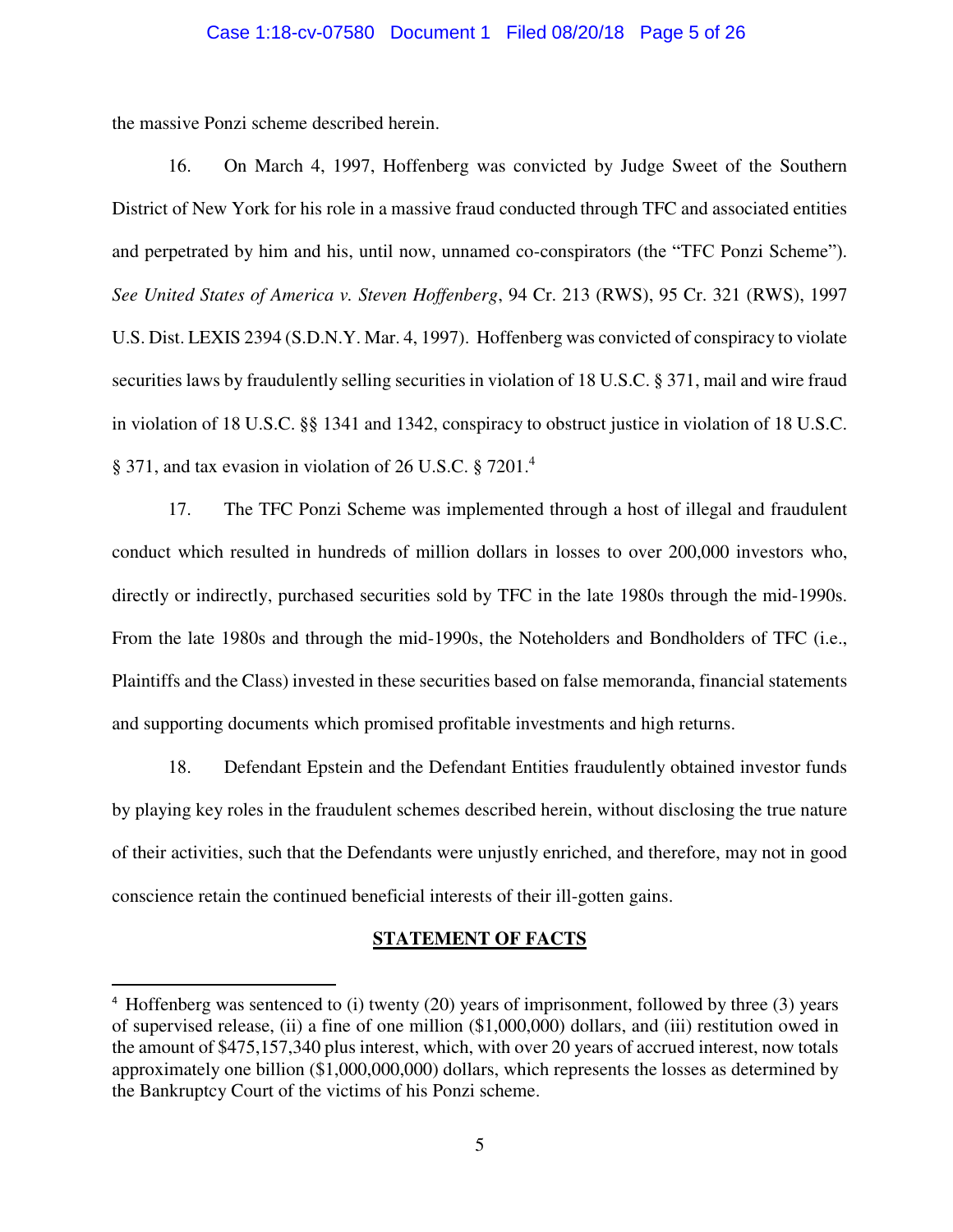### Case 1:18-cv-07580 Document 1 Filed 08/20/18 Page 6 of 26

19. From 1975 through April 1993, Hoffenberg served as Chief Executive Officer of TFC, a corporation which provided a wide array of financial services and assistance to its clients. Specifically, TFC was in the business of purchasing large volumes of outstanding receivables, and then collecting on them.

20. TFC also owned and operated subsidiaries including Towers Credit Corporation, which purchased and purportedly collected on commercial accounts receivables; Towers Collection Services, Inc., which collected past-due accounts receivable for third parties on a contingency basis; and Towers Healthcare Receivables Funding Corporations I, II, III, IV and V (collectively the "THRFC Bond Funds"), which issued hundreds of millions of dollars in bonds and engaged in factoring healthcare receivables.

21. Hoffenberg and Epstein joined forces in the mid-1980s. Prior to that, Epstein had been running International Assets Group Inc., a consulting company, out of his apartment in New York City.

22. In or around 1987, Hoffenberg and TFC hired Epstein as an associate and expert consultant. This "consulting" engagement entailed Epstein assisting Hoffenberg full-time in all matters of business operations and management of TFC, as well as working with Hoffenberg to raise capital for TFC from investors.

23. Defendant Epstein, through entities including TFC and the Defendant Entities, raised over five hundred million dollars (\$500,000,000) from investors in the course of carrying out the TFC Ponzi Scheme.

24. The Ponzi scheme perpetrated by Hoffenberg and Epstein through TFC was an intricate fraud which depended on Epstein and Hoffenberg's maintaining capital inflow to cover off losses incurred by existing investors.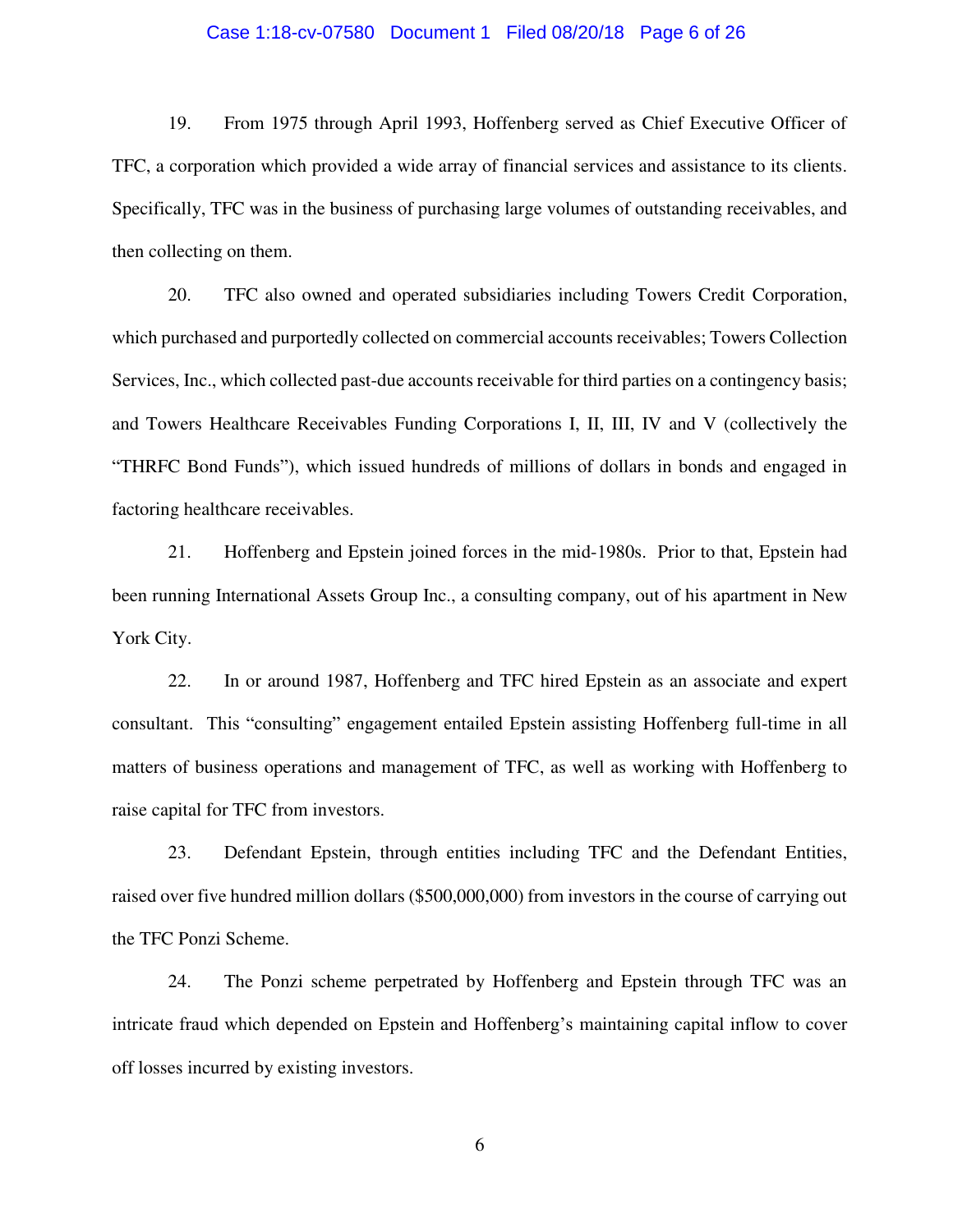### Case 1:18-cv-07580 Document 1 Filed 08/20/18 Page 7 of 26

25. For example, in 1987, TFC acquired a controlling interest in United Diversified Corporation ("UDC"), which conducted business through two Illinois insurance company subsidiaries, Associated Life Insurance Co. ("Associated") and United Fired Insurance Co. ("United Fire").

26. Epstein was the architect of the plan to secure the approval from Illinois state regulators for TFC's acquisition of the insurance companies. Indeed, approval was obtained because Epstein represented to regulators that TFC would contribute three million dollars  $(\$3,000,000)$  to the surplus of United Fire – two million dollars  $(\$2,000,000)$  immediately and an additional one million dollars (\$1,000,000) at a later date.

27. Thereafter, in or around November 1987, Hoffenberg and Epstein used Associated and United bonds as collateral in securities brokerage accounts, controlled by Epstein, in a failed take-over attempt of Pan American Airways, Inc. ("Pan Am"). When the take-over failed, largely due to the bombing of Pan Am Flight 103 over Lockerbie, Scotland, United Fire and Associated suffered devastating trading losses, resulting in attendant losses for investors in TFC.

28. Epstein and Hoffenberg diverted investor funds to hide those catastrophic losses, while at the same time lining their own pockets with millions of dollars of investment capital to keep up with their lavish lifestyles.

29. Notably, between November 1987 and July 1988, checks were issued by TFC from UDC and United Fire's accounts for a number of improper expenditures, including the payment of investment consultant fees for TFC consultants, including Epstein.

30. Between December 1987 and June 1998, Hoffenberg and Epstein again used Associated and United Fire bonds as collateral in securities brokerage accounts, controlled by Epstein, to purchase and sell stock and options in a number of high risk investments, including one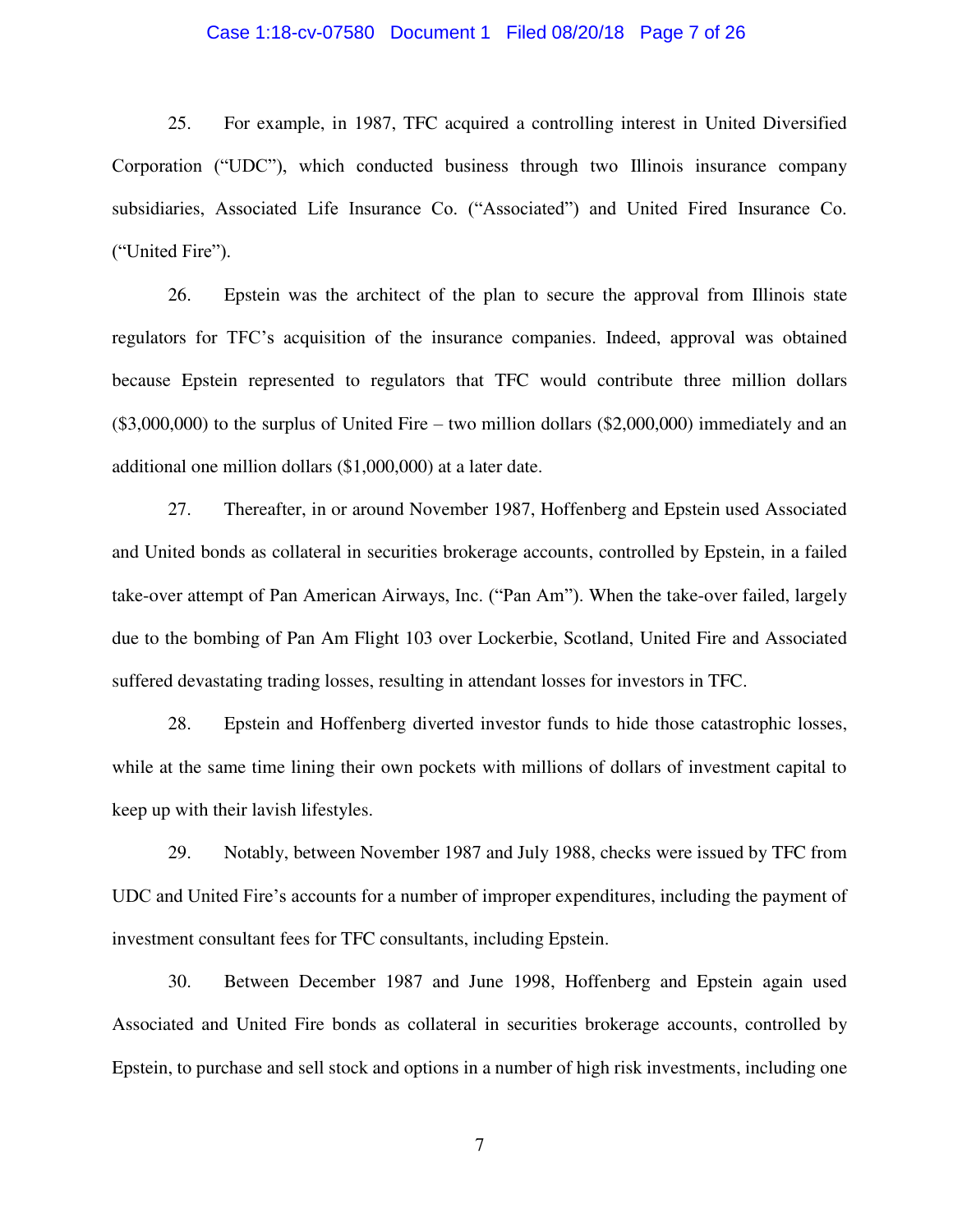### Case 1:18-cv-07580 Document 1 Filed 08/20/18 Page 8 of 26

in Emery Air Freight ("Emery"). Similar to the situation with Pan Am, TFC's attempted take-over of Emery was a dismal failure, resulting in massive trading losses to TFC.

31. In the wake of these losses to TFC, Epstein manipulated the price of Emery stock to minimize the losses when the share price began to fall. In order to do so, Epstein opened and maintained a number of brokerage accounts to execute false trades in order to artificially inflate the price of Emery stock – while the company was in reality useless. Because Epstein did not have a license to trade, Epstein traded, purchased and sold stocks, bonds and other securities by what he referred to as "making the orders" through licensed brokers.

32. As the puppet master of Emery stock fraud, Epstein was making sizeable profits off his trading on insider information. According to Hoffenberg's sworn affidavit, annexed hereto, Epstein misappropriated the proceeds for not only his personal use, but also to start his own company, Defendant TFTC.

33. United Fire and Associated lost over one million dollars (\$1,000,000) on the purchase of Emery securities, due to the fact that the stock was purchased with funds borrowed by using insurance company bonds as collateral.

34. Defendant Epstein and Hoffenberg concealed their unsavory activities through many deceptive actions, including but not limited to, routing all securities trades confirmations from brokerage firms to TFC, rather than to the insurance companies' offices; causing false entries to be made on the records of the insurance companies; failing to provide supporting documentation for expenditures; providing false information or withholding accurate information in annual and quarterly reports regarding the location and use of bonds; capital contributions made to the insurance companies; creating false documents; and closing out securities positions without regard to the profitability of the transactions.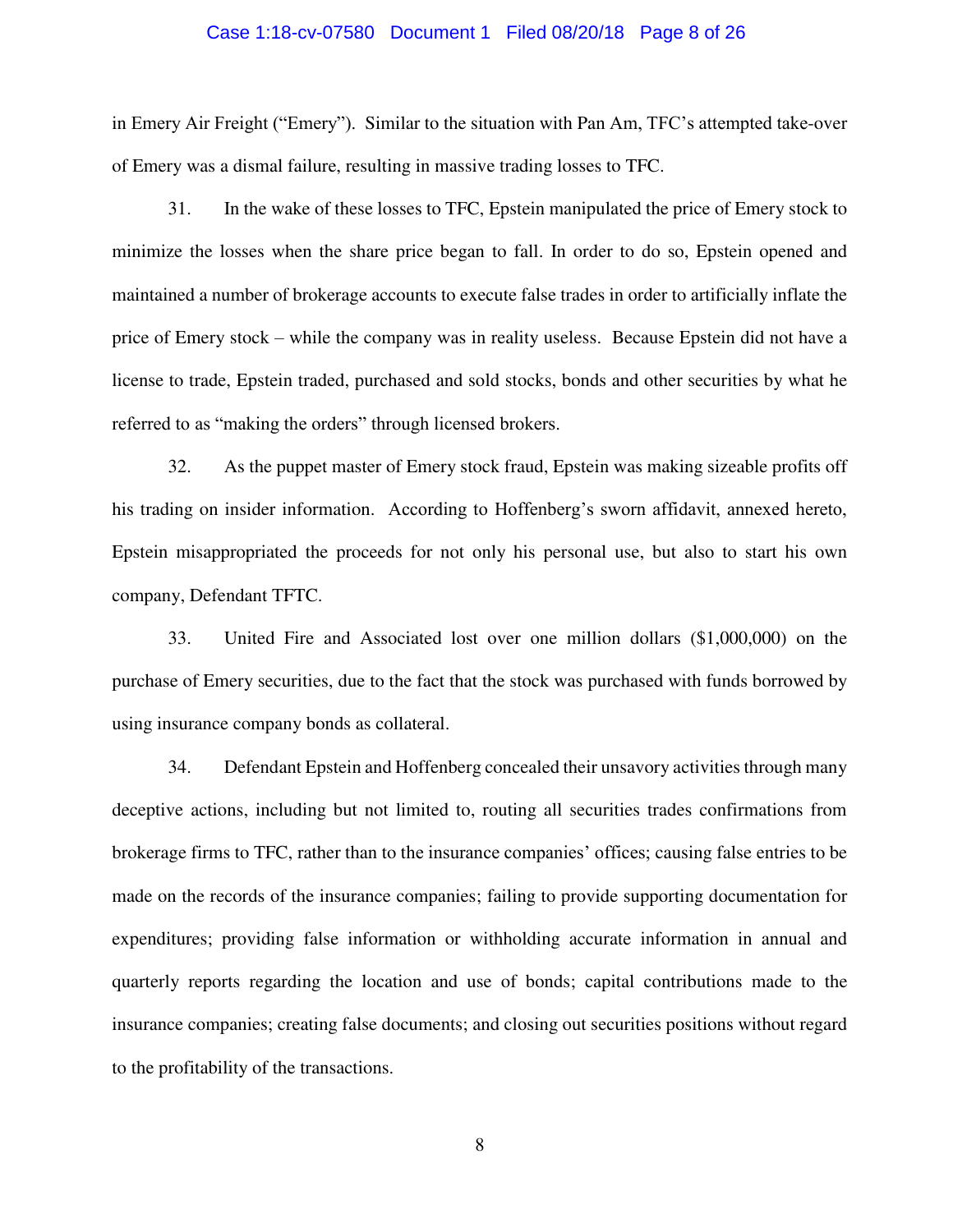### Case 1:18-cv-07580 Document 1 Filed 08/20/18 Page 9 of 26

35. By the late 1980s, TFC became insolvent as a result of the massive losses it had incurred over the years. According to Hoffenberg, Epstein then devised a new fraudulent scheme to raise capital for TFC – namely, by selling Promissory Notes.

36. From January 1988 through March 1992, TFC sold the Promissory Notes in private placements by means of six (6) separate private placement offering memoranda (the "TFC Promissory Notes"). Defendant Epstein and TFC, represented to investors that the TFC Promissory Notes were collateralized by accounts receivable owned by TFC.

37. The six private placement offerings resulted in the sale of approximately two hundred seventy two million dollars (\$272,000,000) in TFC Promissory Notes throughout the United States.

38. Epstein fraudulently induced investors to purchase the TFC Promissory Notes by assisting in the preparation and the distribution of financial statements which used falsified income and asset figures to deceitfully conceal TFC's true financial condition. The falsified income and asset figures were a key component of continuing Defendant Epstein's Ponzi scheme. Since TFC had taken such heavy losses on a series of failed investments, the company was deep in the red. In order to sell investors on the idea of future profits from investment in the TFC Promissory Notes, it was necessary to show investors that TFC was profitable.

39. As set forth in the accompanying Affidavit of Hoffenberg, annexed hereto, Epstein participated, directly and indirectly, in arranging to have a certified public accountant falsely verify that the financial statements reflected TFC's financial condition.

40. Ultimately, only a small fraction of the proceeds from the sale of the TFC Promissory Notes were used for the purpose stated in the offering documents. The proceeds from the sales of the TFC Promissory Notes were used to pay TFC's operating expenses, including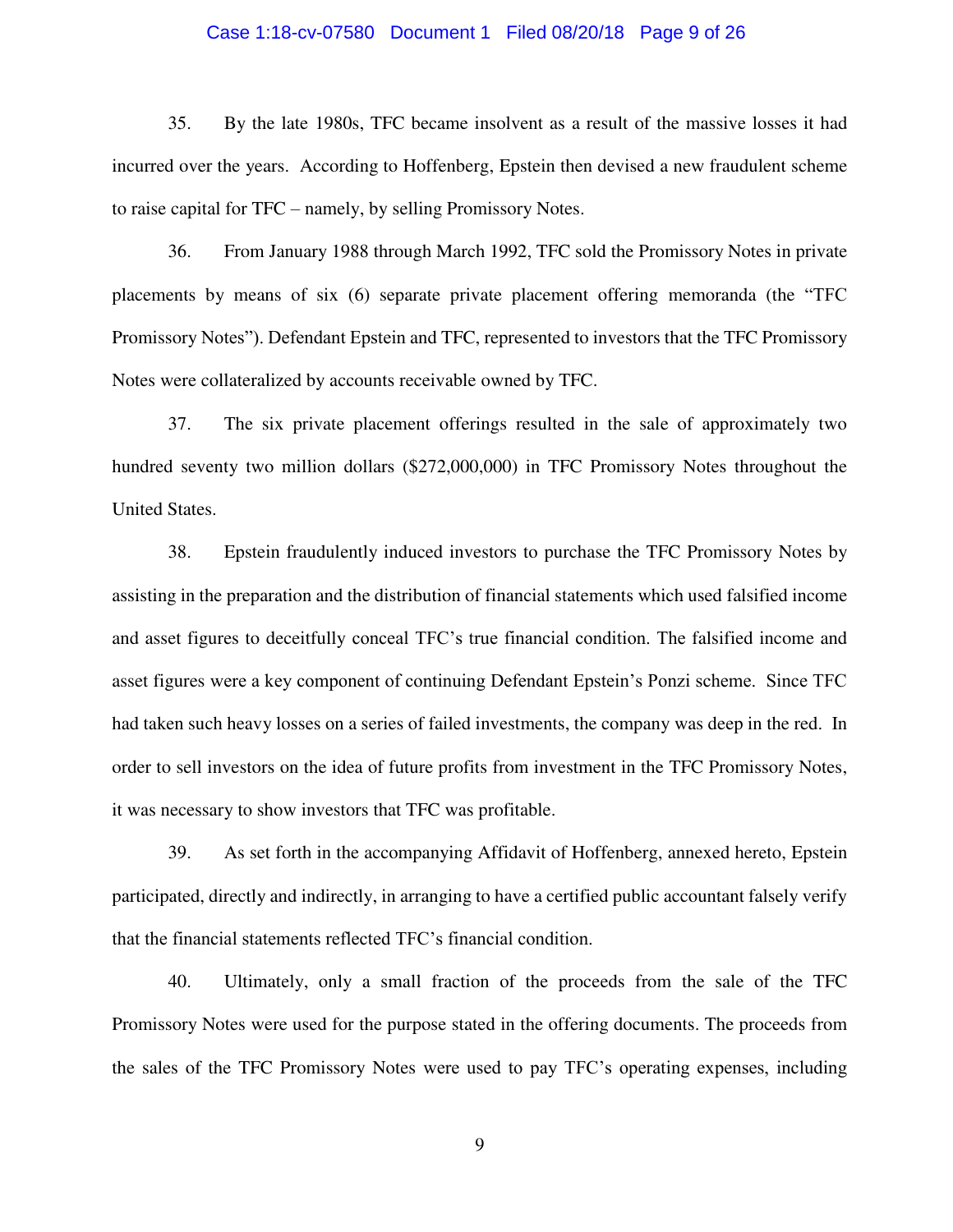### Case 1:18-cv-07580 Document 1 Filed 08/20/18 Page 10 of 26

personal expenses of the conspirators, and to pay interest on the TFC Promissory Notes which were not properly collateralized.

41. Defendant Epstein, directly and indirectly, represented to investors that the face value of the collateral exceeded the face value of the TFC Promissory Notes. Instead, the collateral was a fiction backed by falsified receivables which did not exist.

42. In or about July 1990, Epstein, through TFC and in furtherance of the Ponzi scheme, made additional efforts to raise capital and expand TFC by offering and selling additional debt instruments in the form of bonds to investors ("TFC Bonds").

43. Moreover, Defendant Epstein, directly and indirectly, created, or caused to have created, TFC subsidiaries, the THRFC Bond Funds, which were a series of corporate entities that issued the TFC Bonds. The TFC Bonds were sold pursuant to five (5) separate private placement memoranda which indicated that the proceeds from the sales of the TFC Bonds would be used by the THRFC Bond Funds, in whole or in part, to purchase healthcare receivables from TFC and that the healthcare receivables purchased from TFC would collateralize the TFC Bonds.

44. Defendant Epstein and Hoffenberg deliberately misrepresented how investor funds would be used and subsequently misused the proceeds from the sale of the TFC Bonds.

45. In preparation for acquiring healthcare receivables, TFC would provide a total figure for the amount of receivables it planned to acquire; in response, a percentage of the value of the receivables was released to TFC in cash. This cash was supposed to be used to make the first payment on the receivables. When more money was needed to operate TFC, Hoffenberg and Epstein provided inflated figures for the receivables to accommodate TFC's cash needs. Thus, 50% of the value of falsified receivables was released to TFC who used the cash to pay TFC's operating expenses.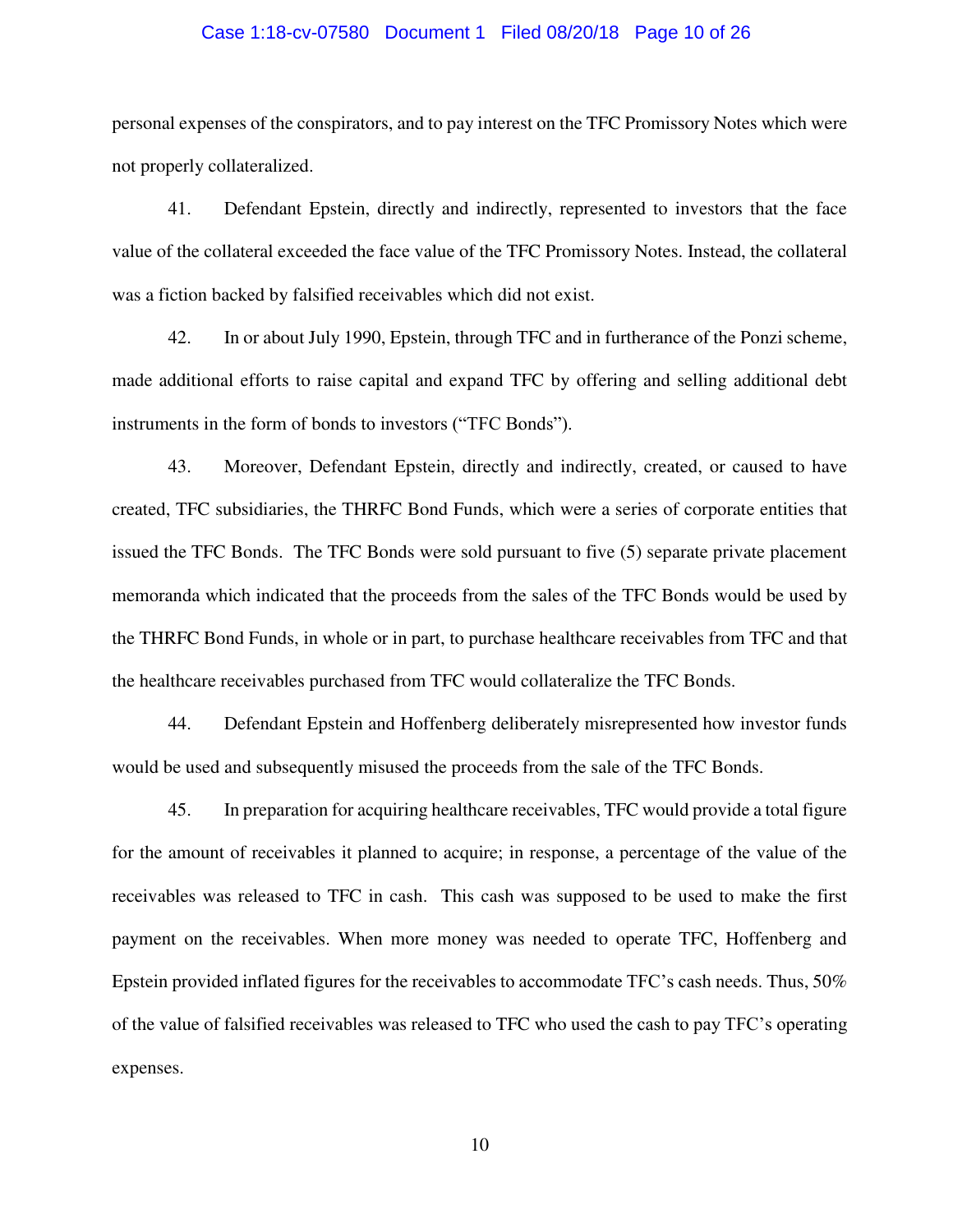# Case 1:18-cv-07580 Document 1 Filed 08/20/18 Page 11 of 26

46. Despite the intended and stated purpose in the offering documents, Epstein diverted the funds and funneled a substantial amount of the proceeds of the sale of the TFC Bonds to pay TFC's operating expenses.

47. To cover up the fraud, Defendant Epstein directed collateral to be moved from one THRFC Bond Fund to another and falsified collateral records in the periodic reports to investors and SEC filings. Further, Epstein and Hoffenberg created phony receivables, then included those items in reports designed to misrepresent the true financial picture of the THRFC Bond Funds. Despite Defendant Epstein's central role in this now widespread, massive Ponzi scheme, his actions were taken on behalf of TFC – Hoffenberg's company for which Epstein only "consulted".

48. Between July 1990 and May 1992, TFC sold approximately two hundred ten million (\$210,000,000) dollars in TFC Bonds. Like the TFC Promissory Notes, the financial statements provided to potential investors used falsified income and asset figures to conceal TFC's true financial condition.

49. In February 1993, following a lengthy investigation, the Securities and Exchange Commission ("SEC") filed suit against Hoffenberg, TFC, and other TFC officials for, among other things, securities fraud through the circulation of false and misleading financial statements to investors regarding TFC's financial condition.

50. In or around March 1993, TFC filed for Chapter 11 bankruptcy protection, and the Noteholders and Bondholders filed claims with the Bankruptcy Court to support their loss claims.<sup>5</sup>

51. On April 19, 1994, and as a result of the SEC investigation, Hoffenberg was indicted in the Northern District of Illinois on various fraud charges.

l

<sup>5</sup> *See In re Towers Financial Corporation*, *et. al*. Case No. 93-B41558 (PBA) (S.D.NY. Dec. 8, 1994).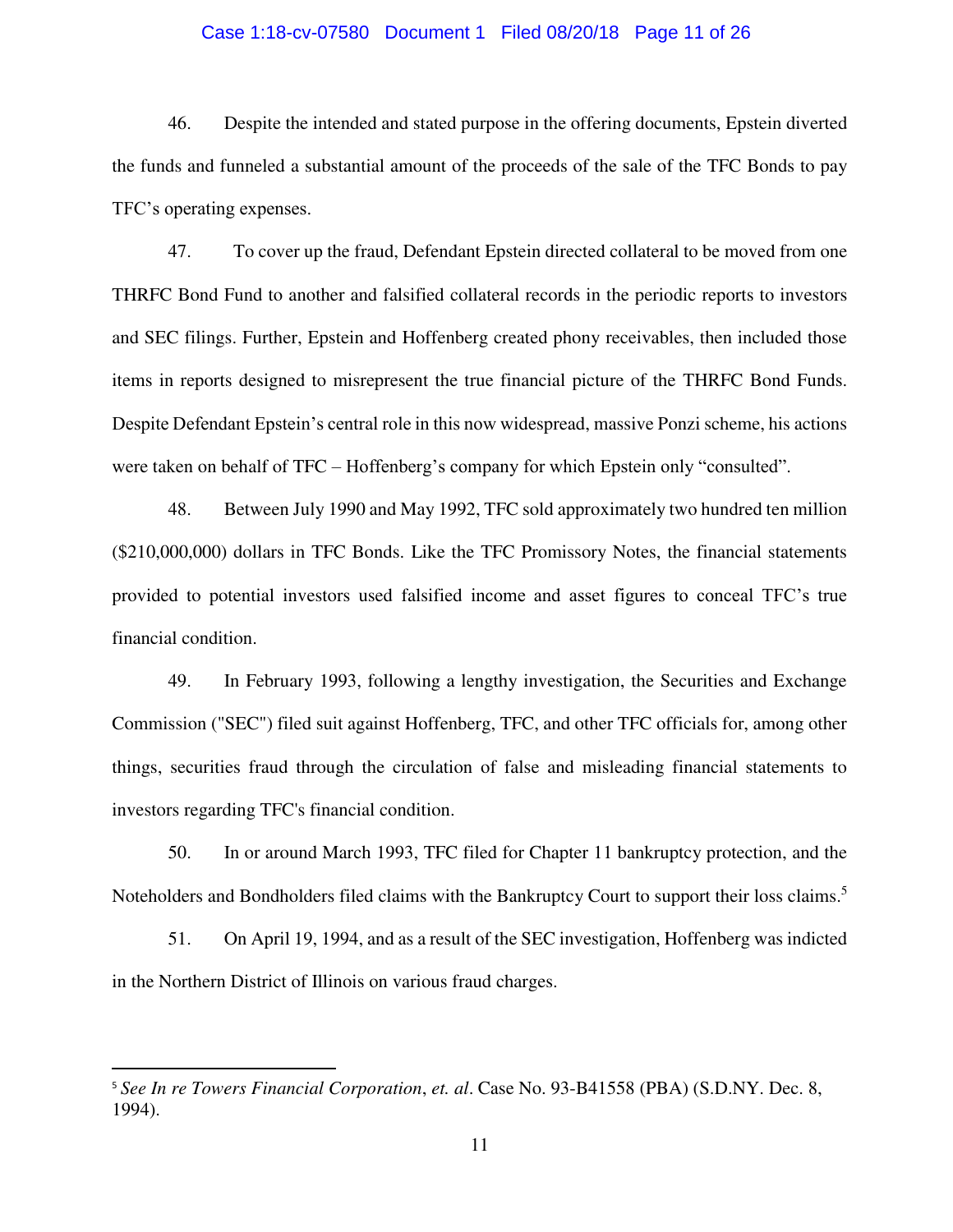#### Case 1:18-cv-07580 Document 1 Filed 08/20/18 Page 12 of 26

52. The very next day, on April 20, 1994, Hoffenberg was indicted in the Southern District of New York on numerous charges resulting from the SEC investigation and lawsuit, including mail fraud, securities fraud in connection with the sale of the TFC Promissory Notes and TFC Bonds, unlawful conspiracy and obstruction of justice. The indictment pending in the Northern District of Illinois was transferred to the Southern District of New York in April 1995.

53. In the course of the trial, Prosecutors in this District offered Hoffenberg a reduced sentence in exchange for information about his co-conspirators in the TFC Ponzi Scheme – namely Defendant Epstein's role. However, Hoffenberg did not disclose any details about Defendant Epstein's involvement, let alone orchestration, of the fraudulent scheme. It was only in May 2016 that Hoffenberg provided the first insight to the public and authorities regarding Defendant Epstein's role.<sup>6</sup>

54. As a result of Hoffenberg's refusal to implicate Defendant Epstein, Epstein was never indicted for his role in the TFC Ponzi Scheme. Epstein was never charged with any crime in connection with the TFC Ponzi Scheme. Rather, Epstein has been permitted to use the ill-gotten gains and misappropriated investor funds from his role in the TFC Ponzi Scheme to start and grow Defendant TFTC.

55. On April 20, 1995, Hoffenberg pled guilty to conspiracy to violate the securities laws by fraudulently selling securities, in violation of 18 U.S.C. § 371; mail fraud, in violation of 18 U.S.C. § 1341; conspiracy to obstruct justice, in violation of 18 U.S.C. § 371; and tax evasion, in violation of 26 U.S.C. § 7201. Hoffenberg also pled guilty to one count of the indictment transferred from the Northern District of Illinois.

l

<sup>&</sup>lt;sup>6</sup> In May 2016, Hoffenberg through his attorneys, filed a Complaint in this District, docket number 1:16-cv-03989, alleging similar causes of action against Epstein and the Defendant Entities, seeking relief on behalf of himself and as a constructive trustee of the Noteholders and Bondholders of TFC.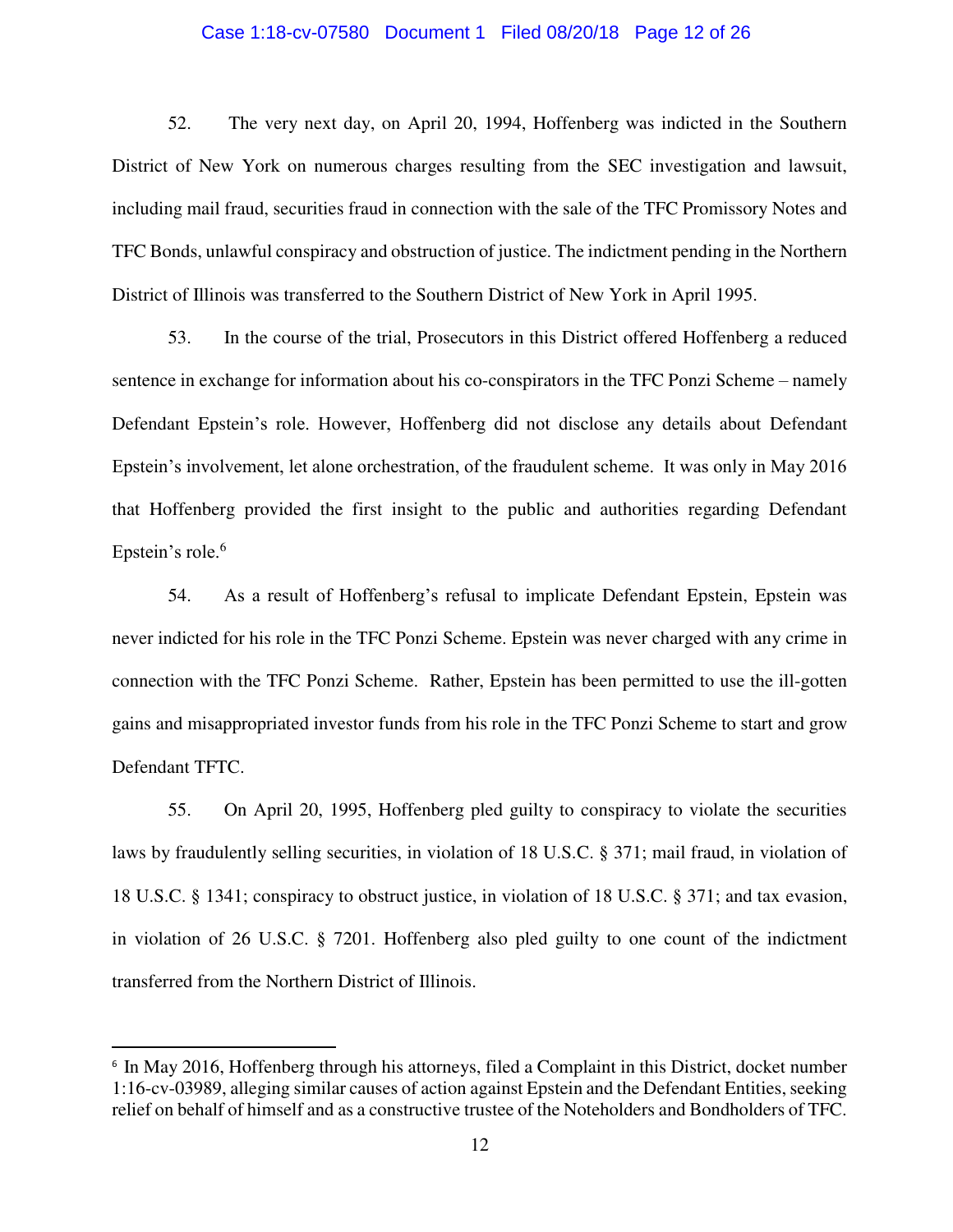#### Case 1:18-cv-07580 Document 1 Filed 08/20/18 Page 13 of 26

56. In or around April 1996, the Bankruptcy Court determined that the claims of the TFC Noteholders and Bondholders, in the total amount of \$475,157,340, were valid and actionable.

57. On March 7, 1997, for his role in the TFC Ponzi Scheme, Hoffenberg was sentenced to twenty years' in prison, a term of supervised release, as well as a one million dollar (\$1,000,000) fine, approximately four hundred seventy-five million dollars (\$475,000,000) in restitution, and court surcharges.

58. The Sentencing Opinion sets forth fraudulent wrongful acts which were committed by Hoffenberg "*and his co-conspirators.*" *The Affidavit of Hoffenberg, annexed hereto, makes abundantly clear that Defendant Epstein and the Defendant Entities were Hoffenberg's coconspirators.*

59. As per the Sentencing Opinion, Hoffenberg *and his co-conspirators* (i) used certain of the Associated and United's bonds as collateral in securities brokerage accounts in order to purchase stock of Pan Am and Emery; (ii) created false documents and filed false pleadings in related legal proceedings brought by state insurance regulators, closed out securities positions without regard to the profitability of the transactions, committed and suborned perjury, and concealed their fraudulent activities in connection with state insurance regulators' investigations; (iii) devised plans to sell Bonds and Promissory Notes and fraudulently induced the purchase of such Bonds and Promissory Notes in connection with the TFC Ponzi Scheme; (iv) in addition to creating fraudulent financial statements, arranged to have a certified public accountant falsely certify that the financial statements accurately reflected TFC's financial condition; (v) although the Promissory Notes were not properly collateralized, represented to investors that the face value of the collateral exceeded the face value of the Promissory Notes; (vi) deliberately misrepresented how investor funds would be used, and misused the proceeds from the sale of the Bonds; (vii) used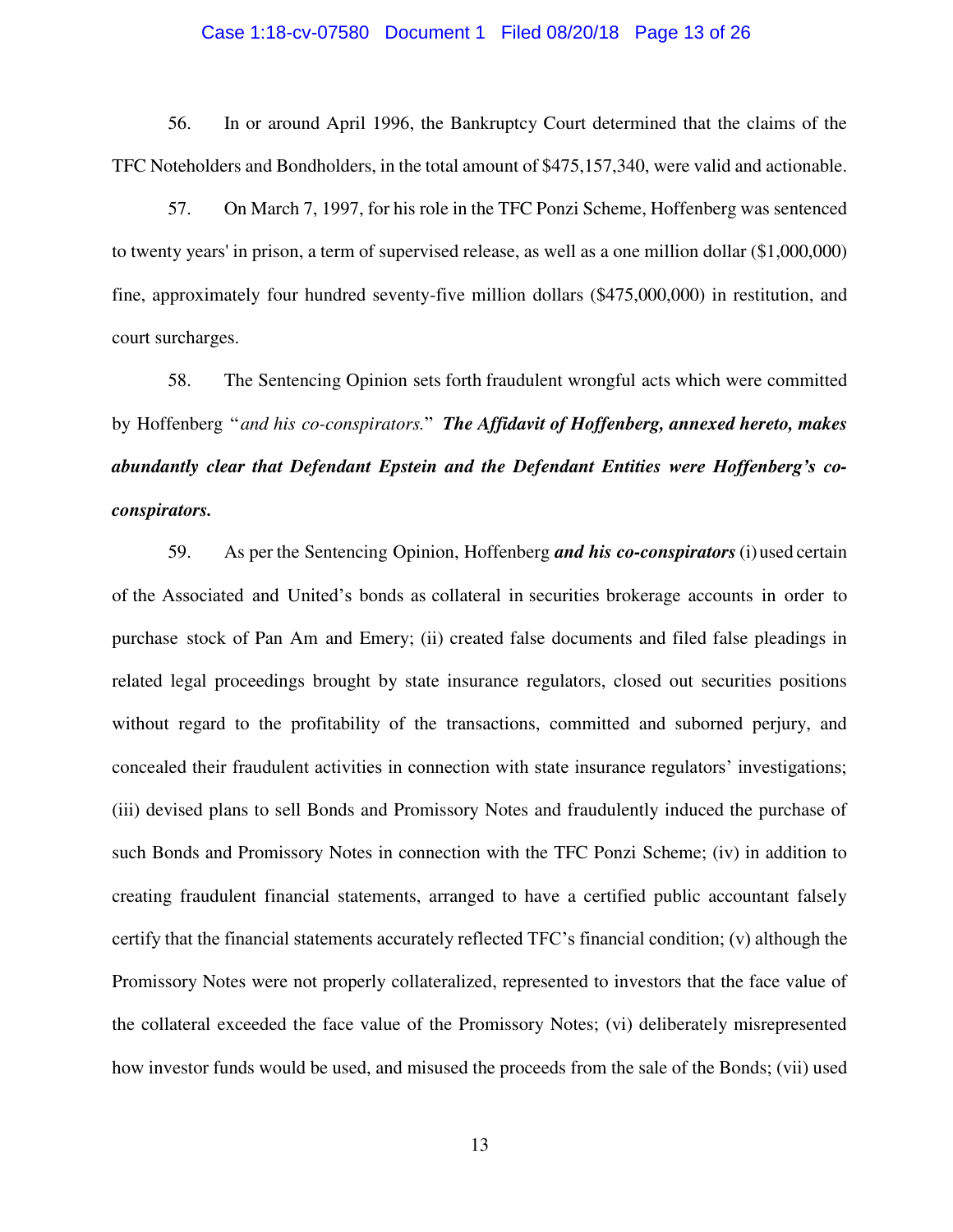### Case 1:18-cv-07580 Document 1 Filed 08/20/18 Page 14 of 26

substantial amounts of the proceeds from the sales of the securities to meet TFC's operating expenses; (viii) created phony receivables to misrepresent the true financial ability to repay Bonds; and (ix) agreed from the outset of the SEC's investigation to take whatever steps they deemed necessary to obstruct that investigation and conceal their criminal activities.

60. Beginning in the early 1990's, approximately one hundred (100) lawsuits, including, but not limited to, the cases listed below, were filed in the District Court of the Southern District of New York against Hoffenberg and TFC in connection with the TFC Ponzi Scheme:

| $1:89$ -cv-0 $1689$ -RO | Foti v. Towers Financial Corp.                                                   | filed 03/13/89 | closed 01/04/90 |
|-------------------------|----------------------------------------------------------------------------------|----------------|-----------------|
| 1:92-cv-08998-SS        | United Air Fleet v. Hoffenberg, et al.                                           | filed 12/14/92 | closed 11/16/93 |
| 1:93-cv-00810-WK-AJP    | Gold, et a! v. Towers Financial, et al.                                          | filed 02/10/93 | closed 01/05/00 |
|                         | I:93-cv-00855-WK-KAR Field v. Twrs Financial Corp., etl                          | filed 02/11/93 | closed 10/31/95 |
| $1:93$ -cv-00987-WK     | Ziegler v. Twrs Financial Corp., et al.                                          | filed 02/19/93 | closed 01/05/00 |
| 1:93-cv-0 $1045-WK$     | Izzo v. Towers Financial, et al                                                  | filed 02/23/93 | closed 01/05/00 |
| 1:93-cv-01047-WK        | Batten, et al v. Towers Financial, et al.                                        | filed 02/23/93 | closed 01/05/00 |
| $1:93$ -cv-01094-WK     | Casey, et al v. Twrs Financial Corp., et al                                      | filed 02/25/93 | closed 01/05/00 |
| $1:93$ -cv-0 1095-WK    | Leibman, et a! v. Towers Financial, et al                                        | filed 02/25/93 | closed 01/05/00 |
| $1:93$ -cv-01155-WK     | Penner v. Towers Financial, et al.                                               | filed 03/01193 | closed 01/05/00 |
| 1:93-cv-0 1303-WK       | Thorn, et al v. Twrs Financial Corp., et al                                      | filed 03/04/93 | closed 01/05/00 |
| $1:93$ -cv-01543-WK     | Siudmak, et al v. Towers Financial, et al                                        | filed 03/12/93 | closed 01/05/00 |
|                         | 1:93-cv-01686-WK-KAR Bank Of Cape Verde v. TFC Funding Corp., eta filed 03/17/93 |                | closed 03/10/97 |
| 1:93-cv-04449-WK        | Dinsmore v. Towers Financial, et al                                              | filed 06/30/93 | closed 08/19/98 |
|                         | 1:94-cv-00619-WK-KAR Davis v. Hoffenberg, et al                                  | filed 02/01/94 | closed 08/02/00 |
| 1:94-cv-00724-WK        | Rothman v. Hoffenberg                                                            | filed 02/04/94 | closed 08/02/00 |
| 1:94-cv-00725-WK        | General Retirement, et al v. Hoffenberg, et al                                   | filed 02/04/94 | closed 04/30/98 |
| 1:94-cv-00814-WK        | Izzo, et al v. Hoffenberg, et al                                                 | filed 02/08/94 | closed 08/02/00 |
| $1:94$ -cv-02727-WK     | Amer. Int'l. Lines, et al v. Towers Financial, et al filed 04/14/94              |                | closed 11/30/98 |
| 1:94-cv-09344-WK-AJP    | Sheridan, et al v. Hoffenberg, et al                                             | filed 12/29/94 | closed 06/26/96 |
| 1:96-cv-04656-MGC       | Cohen, et al v. Hoffenberg, et al                                                | filed 06/21/96 | closed 06/28/96 |
| 1:96-cv-05125-PKL       | Cohen, et al v. Hoffenberg, et al                                                | filed 07/08/96 | closed 07/15/96 |
|                         | 1:93-cv-01080-WK-KAR Shawmut Bank v. Towers Financial, et al                     | filed 02/25/93 | closed 03/18/98 |
| 1:94-cv-0 1792-WK       | Shawmut Bank Conn. v. Hoffenberg, et al                                          | filed 03/15/94 | closed 08/02/00 |
| 1:90-cv-00056-LBS       | Sahlen & Assoc. v. Towers Financial Cor                                          | filed 01/04/90 | closed 12/10/90 |
| 1:88-cv-09178-RWS       | Associated Dry Goods v. Towers Financial filed 12/28/88                          |                | closed 03/06/91 |
| 1:93-cv-00992-WK        | Riviera v. Towers Financial, et al.                                              | filed 02119/93 | closed 01/05/00 |
| 1:93-cv-01543-WK        | Siudmak, et al v. Towers Financial, et al                                        | filed 03/12/93 | closed 01/05/00 |
| 1:93-cv-04449-WK        | Dinsmore v. Towers Financial, et al.                                             | filed 06/30/93 | closed 08/19/98 |
| 1:91-cv-05231-LJF       | Superstock, Inc. v. Towers Fin. Corp., et al.                                    | filed 08/01/91 | closed 04/28/92 |
| 1:93-cv-00961-WK        | Murphy, et al v. Twrs Financial Corp., et al filed 02/18/93                      |                | closed 03/24/97 |
| 1:93-cv-0 1927-WK       | Von Stange v. Twrs Financial Corp., et al.                                       | filed 03/24/93 | closed 02/21/97 |

61. Pursuant to *Hoffenberg* and the Sentencing Opinion, the victims of the TFC Ponzi Scheme include over 200,000 individuals, who are directly or indirectly the Noteholders and Bondholders of TFC, and are entitled to \$475,157,340, plus interest, which now totals approximately one billion dollars (\$1,000,000,000).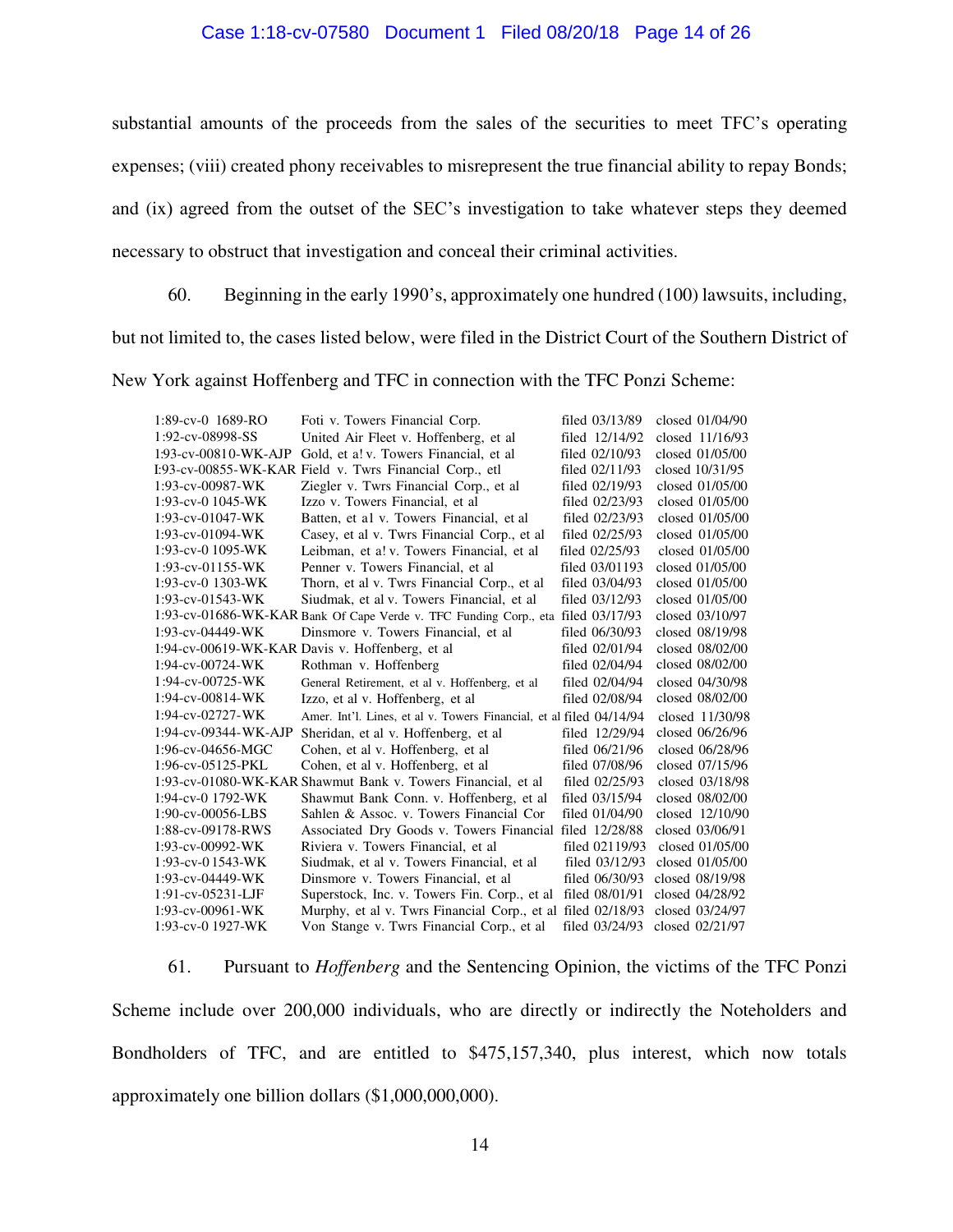# Case 1:18-cv-07580 Document 1 Filed 08/20/18 Page 15 of 26

62. The full extent of Defendant Epstein's involvement in the TFC Ponzi Scheme and related frauds, which harmed Plaintiffs and the Class, could not have been discovered prior to Hoffenberg's execution of the Affidavit annexed hereto. Hoffenberg's Affidavit, dated August 17, 2018, sets forth for the first time, under the penalty of perjury, Defendant Epstein's full involvement in the TFC Ponzi Scheme.<sup>7</sup>

63. While Plaintiffs and the Class were aware of the illegal activities which caused them and many others to lose hundreds of millions of dollars, Plaintiffs and the Class only knew that Hoffenberg had "co-conspirators" who remained unnamed, uncharged, and unindicted.

64. Defendant Epstein continues to control the Defendant Entities which wrongfully received money fraudulently acquired from the Noteholders and Bondholders through the TFC Ponzi Scheme and the profits earned from monies misappropriated by Epstein and transferred as capital to the Defendant Entities including, but not limited to, Defendant TFTC.

65. Defendant Epstein, individually, and by and through the Defendant Entities, continuously engaged in the fraudulent activities by concealing his fraudulent Ponzi schemes from banks, financial institutions and current investors of his margin account syndication.

66. Defendant Epstein continues to deny his involvement in the TFC Ponzi Scheme and continues to wrongfully possess the funds to which Plaintiffs and the Class are entitled as victims of the TFC Ponzi Scheme.

#### **CLASS ACTION ALLEGATIONS**

67. This action is brought and may properly be maintained as a class action pursuant to Rules 23(a) and 23(b)(3) of the Federal Rules of Civil Procedure. This action is brought pursuant

l

<sup>7</sup> Hoffenberg's 2016 Complaint contained no statements sworn under penalties of perjury and was ultimately withdrawn with prejudice by then-Plaintiff Hoffenberg. *See Steven J. Hoffenberg v. Jeffrey E, Epstein, et. al*., Case No. 16-03989 (RJS) (S.D.N.Y May 27, 2016).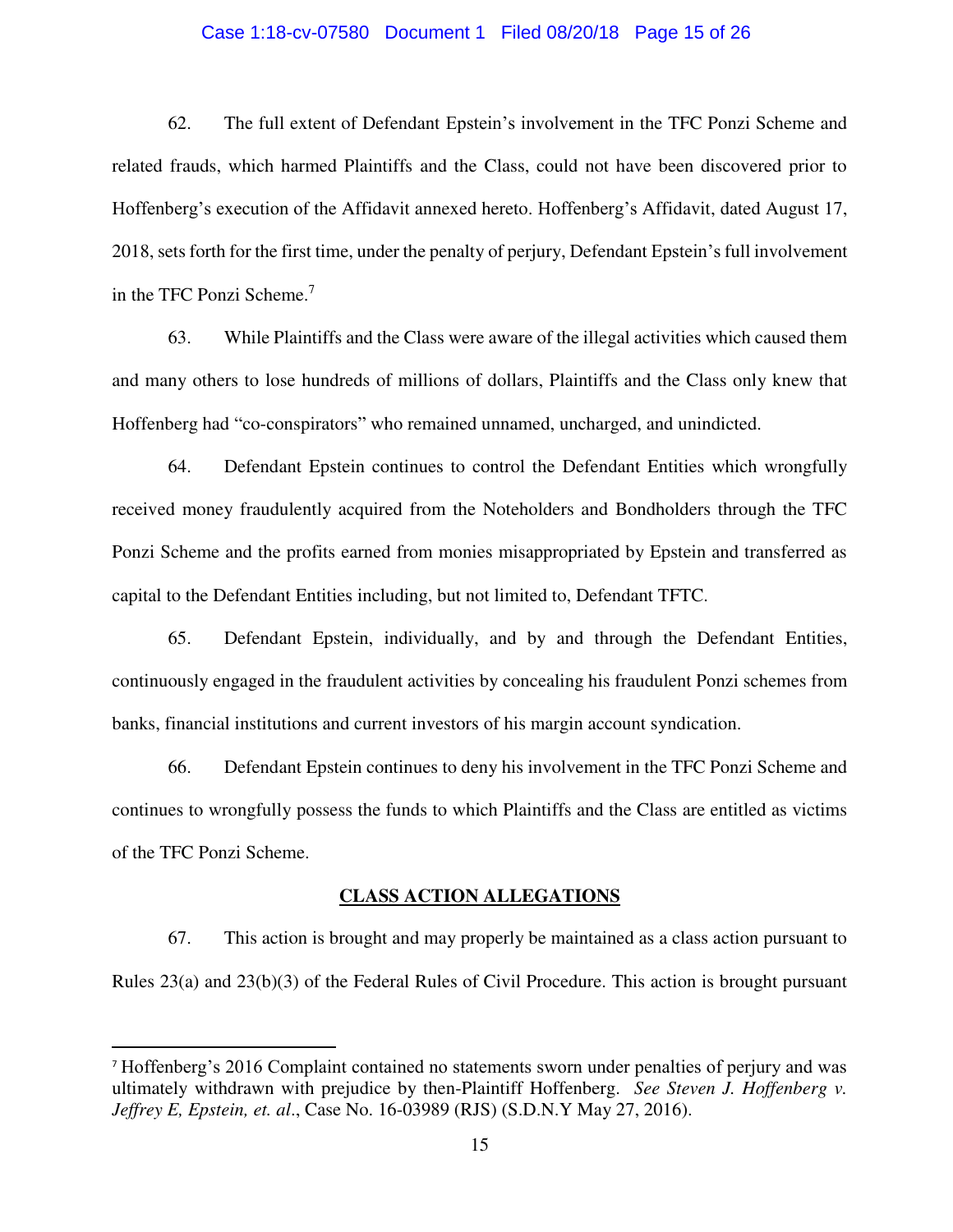#### Case 1:18-cv-07580 Document 1 Filed 08/20/18 Page 16 of 26

to 23(b)(3) of the Federal Rules of Civil Procedure for money damages.

68. This suit is a class action brought on behalf of a Class consisting of and defined as all investors, Noteholders, and/or Bondholders of TFC who, directly or indirectly, purchased the TFC Bonds and TFC Promissory Notes sold by TFC between 1987 and 1993.

69. Excluded from the Class are Defendants, any entity in which any Defendant has a controlling interest, and the officers, directors, legal representatives, heirs, successors, subsidiaries and/or assigns of any such individual or entity.

70. The members of the Class are so numerous that joinder of all members individually, in one action or otherwise, is impracticable. Plaintiffs believe that there are hundreds (if not thousands) of proposed Class members.

71. There are numerous questions of law and fact common to Plaintiffs and the Class, including:

- A. whether Defendants, with intent to derive the use, enjoyment and profits rightfully belonging to the Plaintiffs and the Class, created a Ponzi scheme and concealed their actual intentions of converting the assets of Plaintiffs and the Class for their own personal use, upon which Plaintiffs and the Class reasonably relied to their detriment;
- B. whether Plaintiffs and the Class suffered monetary damages as a result of the Defendants' deceptive, unlawful and unfair actions and, if so, the proper measure of those damages; and
- C. whether the Defendants owed certain duties to TFC, the Plaintiffs and the Class, including, but not limited to, the duty to exercise the highest degree of honesty, care, good faith and loyalty in handling the securities of TFC.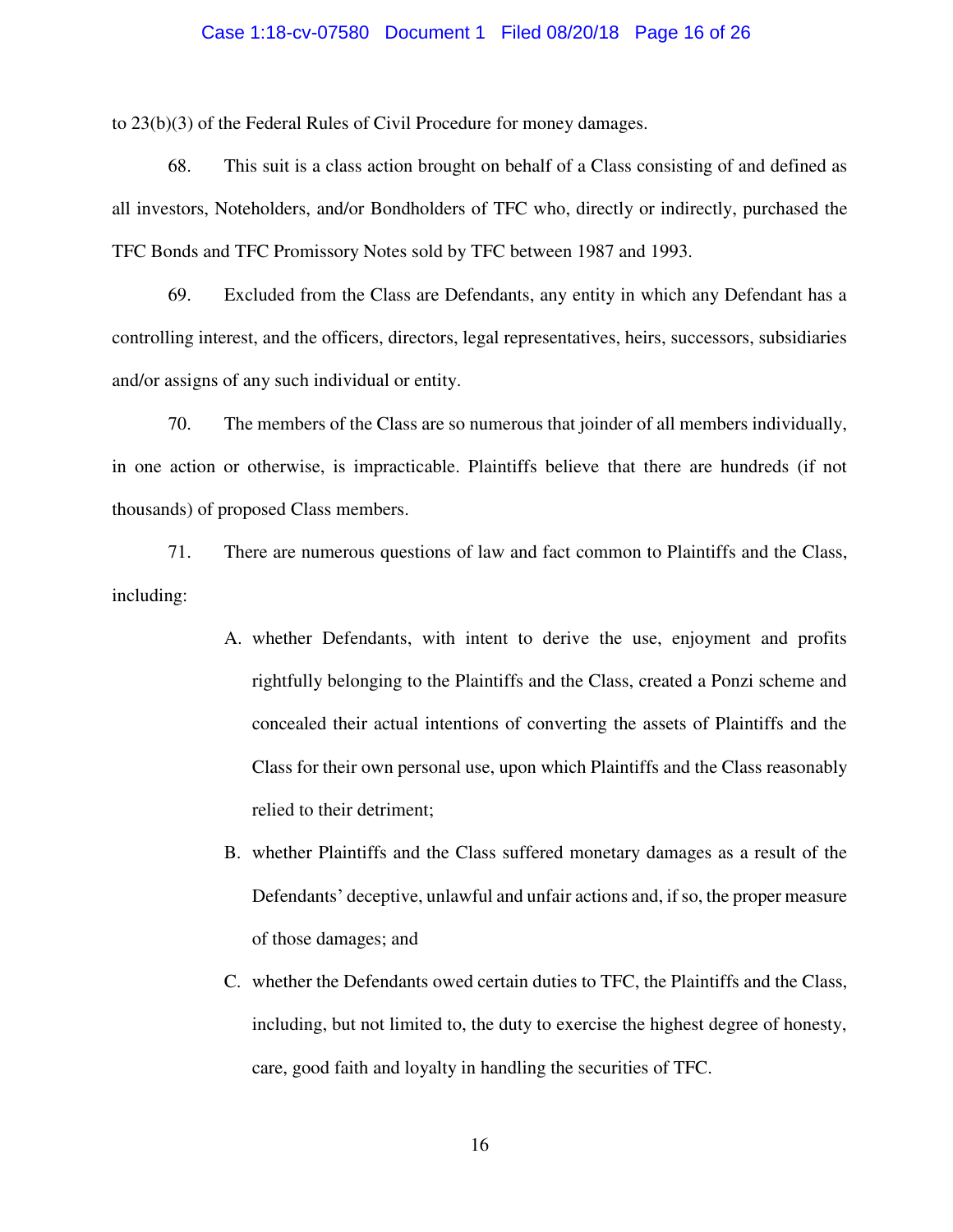### Case 1:18-cv-07580 Document 1 Filed 08/20/18 Page 17 of 26

72. Plaintiffs' claims are typical of the claims of the members of the Class, and it is a member of the Class described herein.

73. Plaintiffs are willing and prepared to serve the proposed Class in a representative capacity with all of the obligations and duties material thereto. Plaintiffs will fairly and adequately protect the interests of the Class and has no interests adverse to, or which conflict with, the interests of other members of the Class.

74. Plaintiffs' interests are co-extensive with and not antagonistic to those of the absent Class members. Plaintiffs will undertake to represent and protect the interests of absent Class members.

75. Plaintiffs have engaged the services of the undersigned counsel. Counsel is experienced in complex class action litigation, will adequately prosecute this action, and will assert and protect the rights of, and otherwise represent, Plaintiffs and absent Class members.

76. The questions of law and fact common to the Class, as summarized above, predominate over any questions affecting only individual members, in satisfaction of Rule 23(b)(3), and each such common question warrants class certification under Rule  $23(c)(4)$ .

77. A class action is superior to other available methods for the adjudication of this controversy. Individualized litigation increases the delay and expense to all parties and the court system given the complex legal and factual issues of the case, and judicial determination of the common legal and factual issues essential to this case would be far more fair, efficient, and economical as a class action maintained in this forum than in piecemeal individual determinations.

78. Plaintiffs know of no difficulty that will be encountered in the management of this litigation that would preclude its maintenance as a class action. Compared to individualized actions, the class action device presents far fewer management difficulties, and provides the benefits of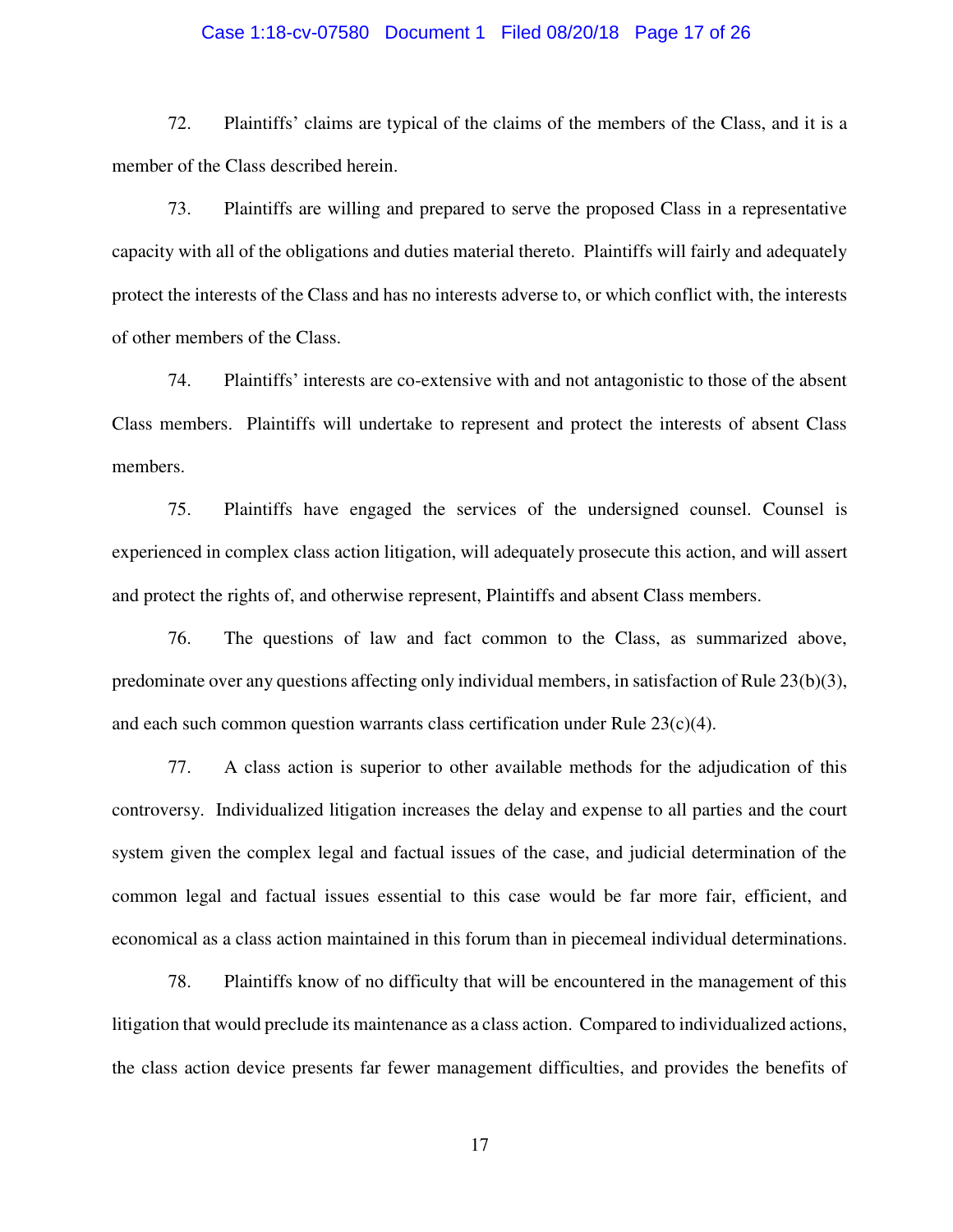#### Case 1:18-cv-07580 Document 1 Filed 08/20/18 Page 18 of 26

single adjudication, economy of scale, and comprehensive supervision by a single court.

79. Defendants have acted or refused to act on grounds generally applicable to the Class, thereby making appropriate final and injunctive relief with respect to the Class.

### **TOLLING THE STATUTE OF LIMITATION**

80. The applicable statute of limitation for each of the claims for relief asserted herein have been tolled by Defendants' acts of fraud, concealment, and intentional misrepresentation as described herein. Plaintiffs reasonably relied on the prior government investigations, which resulted in the conviction of Defendants' co-conspirator, and could not have discovered, even after exercising reasonable diligence, any of the claims for relief pleaded herein against Defendants prior to the affidavit of Non-Party Hoffenberg, executed on August 17, 2018. Plaintiffs, in fact, did not discover any of the claims for relief pleaded herein until after such time.

## **CLAIMS FOR RELIEF**

## **FIRST CAUSE OF ACTION (Fraud)**

81. Plaintiffs repeat, reiterate and re-allege each and every allegation contained in all preceding paragraphs with the same force and effect as if more fully set forth herein.

82. With the intent to derive the use, enjoyment and profits from TFC, Plaintiffs and the Class, and with the intent to injure such individuals, Epstein actively participated in devising the TFC Ponzi Scheme and he participated in acquiring assets and funds from such entities and individuals though TFC for his own personal gain or use, or the gain or use of the Defendant Entities.

83. Under the guise of acting on behalf of TFC, Plaintiffs and the Class, Epstein actively participated in creating and executing several fraudulent Ponzi schemes.

84. Epstein concealed his actual intentions of converting the assets of TFC, Plaintiffs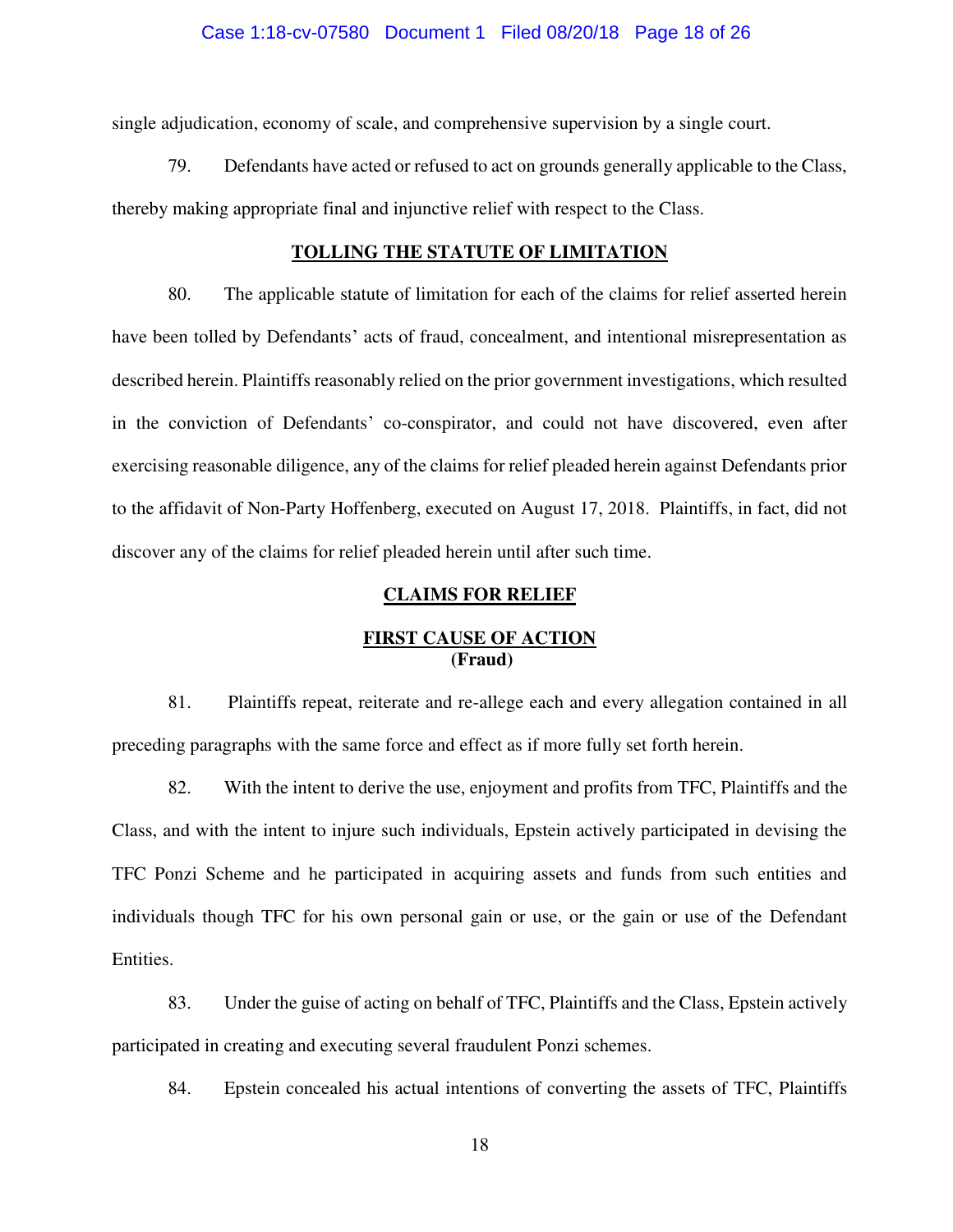### Case 1:18-cv-07580 Document 1 Filed 08/20/18 Page 19 of 26

and the Class, to himself or the Defendant Entities for his own personal gain or use.

85. Epstein utilized securities and cash, which properly belonged to TFC, Plaintiffs and the Class, and for which his co-conspirator Hoffenberg is court ordered to pay restitution, for the benefit of himself and/or the Defendant Entities.

86. Epstein utilized these funds in contravention of their intended, disclosed purpose, and Epstein, ignoring the intended, disclosed purpose, transferred the funds to himself and/or to the Defendant Entities, for his own personal gain or use.

87. TFC reasonably relied upon the Ponzi scheme, which was created and executed by Epstein, and that such scheme was in the best interests of TFC.

88. Plaintiffs and the Class reasonably relied upon the fraudulent Ponzi scheme, which was created and executed by Epstein, and that such scheme was in the best interests of Plaintiffs and the Class.

89. In an effort to continue to conceal this fraud from Plaintiffs and the Class, Epstein continues to hide and refuses to identify the assets and funds which were improperly transferred to Epstein and/or the Defendant Entities.

90. In an effort to conceal the fraud from banks, financial institutions and current investors of his holdings and syndication of margin accounts, Epstein continues to hide and refuses to identify the assets and funds which were improperly transferred to Epstein and/or the Defendant Entities.

91. As a direct and proximate result of the foregoing fraudulent acts, Plaintiffs and the Class have been damaged.

92. The Defendants at all times acted with malice.

93. The fraudulent actions of the Defendants merit the imposition of punitive damages.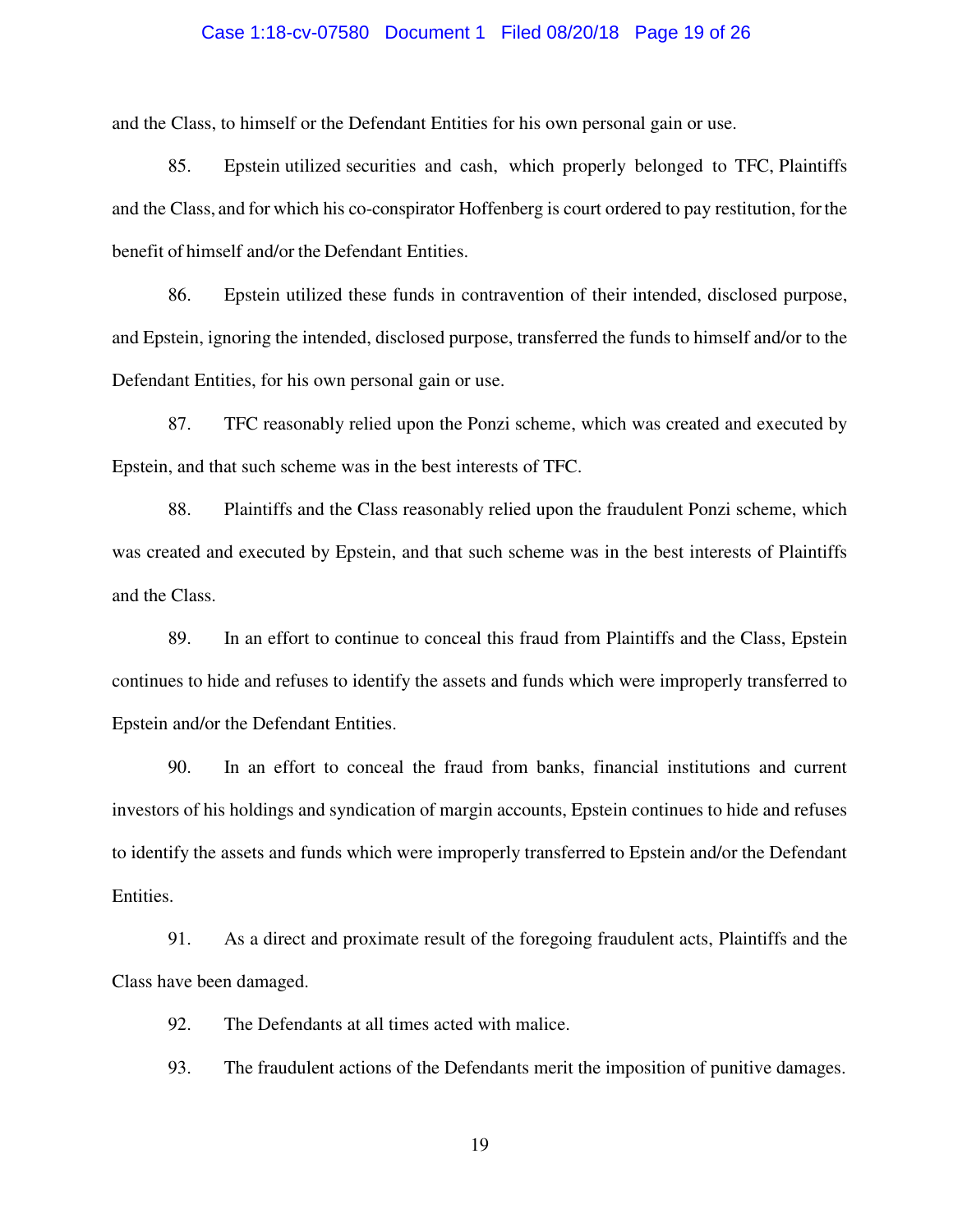## **SECOND CAUSE OF ACTION (Conversion)**

94. Plaintiffs repeat, reiterate and re-allege each and every allegation contained in all preceding paragraphs with the same force and effect as if more fully set forth herein.

95. From approximately 1987 through 1993, Epstein as a "consultant" to TFC, caused the transfer of securities, cash and assets from TFC to himself and/or to the Defendant Entities.

96. Through these transfers and his intentional diversion of cash and assets, Epstein, by and through the Defendant Entities, purposefully interfered with the rights of TFC, Plaintiffs and the Class deprived Plaintiffs and the Class of use and benefit of the cash and interest earned on the securities.

97. Instead Epstein, by and through the Defendant Entities dishonestly usurped the benefit and/or use of the cash and interest earned on the securities for himself and/or for the Defendant Entities.

98. As a result, because of use of the fraudulent means described herein, Epstein and/or the Defendant Entities have continued to enjoy, use, and benefit from funds diverted from TFC, Plaintiffs and the Class.

99. As a direct and proximate result of these improper acts by Epstein and/or the Defendant Entities, Plaintiffs and the Class have been damaged in an aggregate amount in excess of \$500,000,000.

## **THIRD CAUSE OF ACTION (Unjust Enrichment)**

100. Plaintiffs repeat, reiterate and re-allege each and every allegation contained in all preceding paragraphs with the same force and effect as if more fully set forth herein.

101. Epstein, as a "consultant" to TFC from approximately 1987 through 1993, caused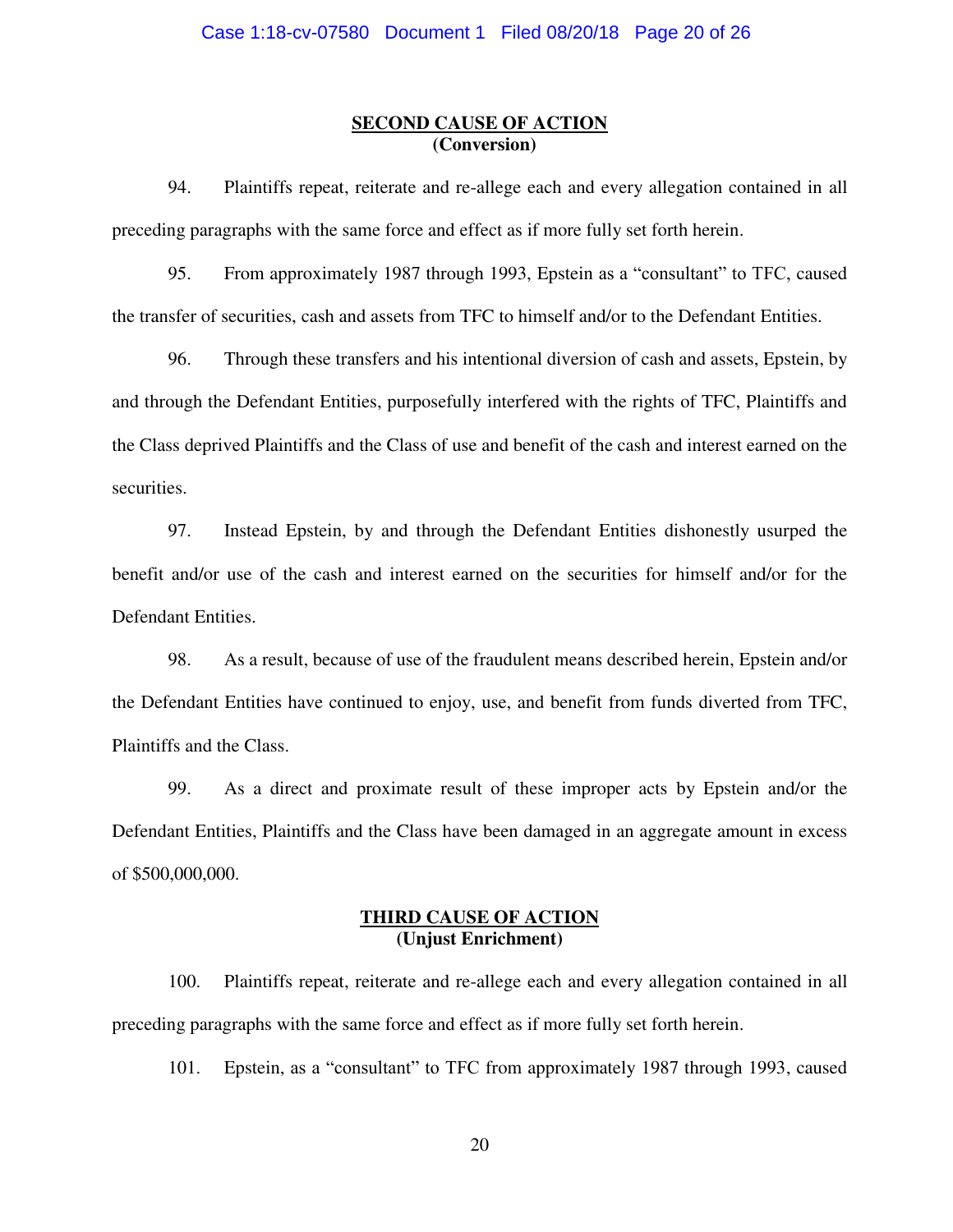### Case 1:18-cv-07580 Document 1 Filed 08/20/18 Page 21 of 26

the transfer of securities, cash and assets from TFC assets or accounts to himself and/or to Defendant Entities.

102. Further, because of Epstein and/or the Defendant Entities' participation in the TFC Ponzi Scheme, Epstein and/or the Defendant Entities received improper disbursements of funds from TFC as payment for his "services," including broker's fees on investment advice, in the form of monthly checks.

103. Through these improper transfers, the intentional diversion of cash and assets, and the receipt of payment for "services" which amounted to defrauding hundreds of thousands of investors, Epstein, by and through the Defendant Entities, intentionally interfered with the rights of TFC, Plaintiffs and the Class and deprived them of the use and benefit of the cash and interest earned on the securities.

104. Epstein, by and through the Defendant Entities, have long benefitted, and continue to benefit, at the expense of the Plaintiffs and the Class, as these funds have been used to create and maintain Epstein's lavish lifestyle.

105. As a result of these improper acts by Epstein and/or the Defendant Entities, Plaintiffs and the Class have been damaged in an aggregate amount in excess of \$500,000,000.

## **FOURTH CAUSE OF ACTION (Breach of Fiduciary Duty)**

106. Plaintiffs repeat, reiterate and re-allege each and every allegation contained in all preceding paragraphs with the same force and effect as if more fully set forth herein.

107. As an associate and consultant to TFC, Epstein was a fiduciary and owed certain duties to TFC, Plaintiffs and the Class, including, but not limited to, the duty to exercise the highest degree of honesty, care, good faith and loyalty in handling the securities of TFC.

108. Upon information and belief, beginning in or around 1990, continuing through the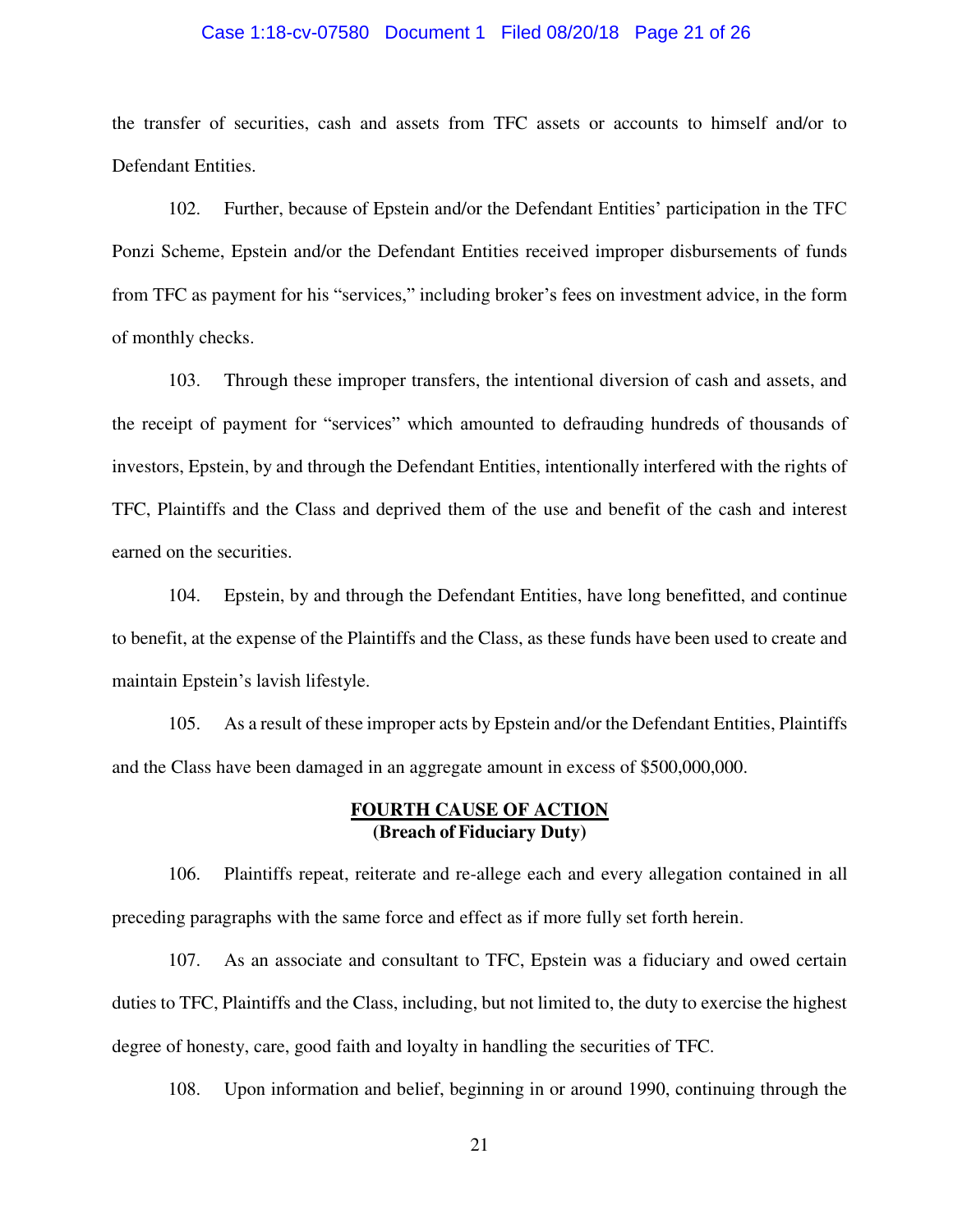### Case 1:18-cv-07580 Document 1 Filed 08/20/18 Page 22 of 26

present, Epstein, in breach of his fiduciary duties and in violation of New York law, (i) transferred cash, securities and assets from the accounts of TFC for his personal use and/or for Defendant Entities, (ii) made a series of imprudent investments and loans resulting in a loss of considerable sums of money to TFC, Plaintiffs and the Class, and (iii) concealed the true nature of financial transactions of the Defendant Entities from Plaintiffs and the Class.

109. Presently, Epstein and the Defendant Entities continue to conceal the true nature of financial transactions from banks, financial institutions and current investors of a syndication of margin accounts.

110. These breaches of fiduciary duty were fraudulent, a conflict of interest with TFC, Plaintiffs and the Class, and constituted waste and mismanagement of the securities and investments of such entities and individuals.

111. As a direct and proximate result of Epstein's willful, wanton and malicious breaches of fiduciary duties, individually, and by and through the Defendant Entities, TFC, Plaintiffs and the Class were damaged.

## **FIFTH CAUSE OF ACTION (Negligence)**

112. Plaintiffs repeat, reiterate and re-allege each and every allegation contained in all preceding paragraphs with the same force and effect as if more fully set forth herein.

113. As a "consultant" to Hoffenberg and executive and/or investment committees formed to make decisions with respect to the investments of Plaintiffs and the Class, Epstein owed a duty to Plaintiffs and the Class to exercise reasonable business judgment in the handling of the securities and investments.

114. Beginning in or around 1987 through the present, Epstein, in breach of his duties, negligently invested the funds of TFC in securities that were inappropriate investments and caused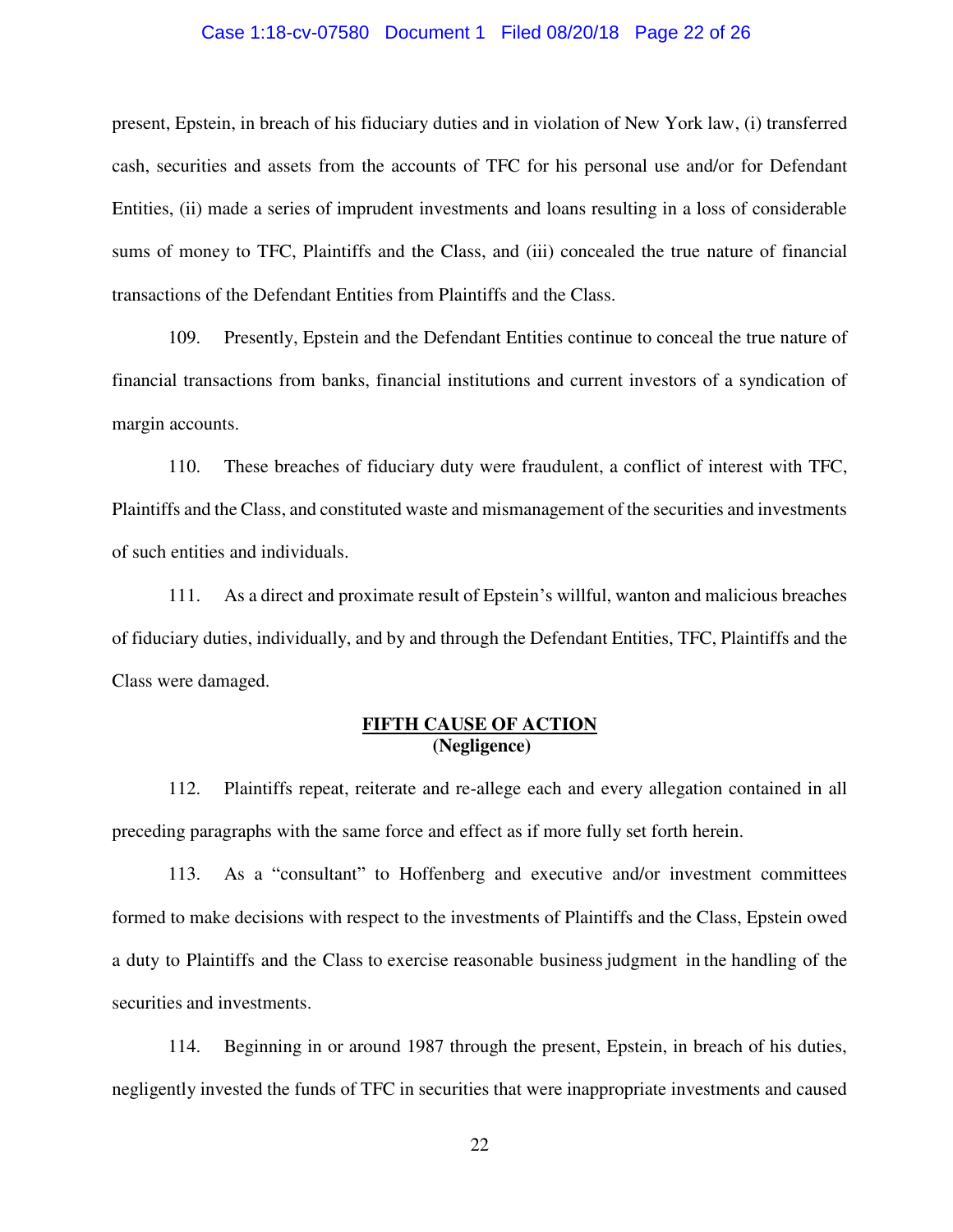TFC to suffer tremendous financial loss.

115. Beginning in or around 1987 and through the present, Epstein, in breach of his obligations, negligently transferred securities and cash from assets or accounts in TFC, properly belonging to Plaintiffs and the Class who invested in TFC Bonds and TFC Promissory Notes, into the Defendant Entities.

116. As a direct and proximate consequence of Epstein's negligence, individually, and by and through the Defendant Entities, Plaintiffs and the Class have been injured.

### **SIXTH CAUSE OF ACTION (Fraudulent Concealment)**

117. Plaintiffs repeat, reiterate and re-allege each and every allegation contained in all preceding paragraphs with the same force and effect as if more fully set forth herein.

118. With the intent to derive the use, enjoyment and profits belonging to TFC, Plaintiffs and the Class, and with the intent to injure such entities and individuals, Epstein actively participated in devising the TFC Ponzi Scheme by participating in acquiring assets and funds though TFC for his own personal gain or use, or the gain or use of the Defendant Entities.

119. Under the guise of acting for TFC, Plaintiff and the Class, Epstein actively participated in creating and executing several fraudulent Ponzi schemes.

120. Epstein concealed his actual intentions of converting the assets of TFC, Plaintiffs and the Class to himself or the Defendant Entities for his own personal gain or use.

121. With the knowledge that the assets of TFC were not being used for the benefit of Plaintiffs and the Class, Epstein transferred the assets to himself and/or to the Defendant Entities for his own personal gain or use.

122. Through these transfers, Epstein, by and through the Defendant Entities, intentionally converted and disposed of the cash and interest earned on the securities for the benefit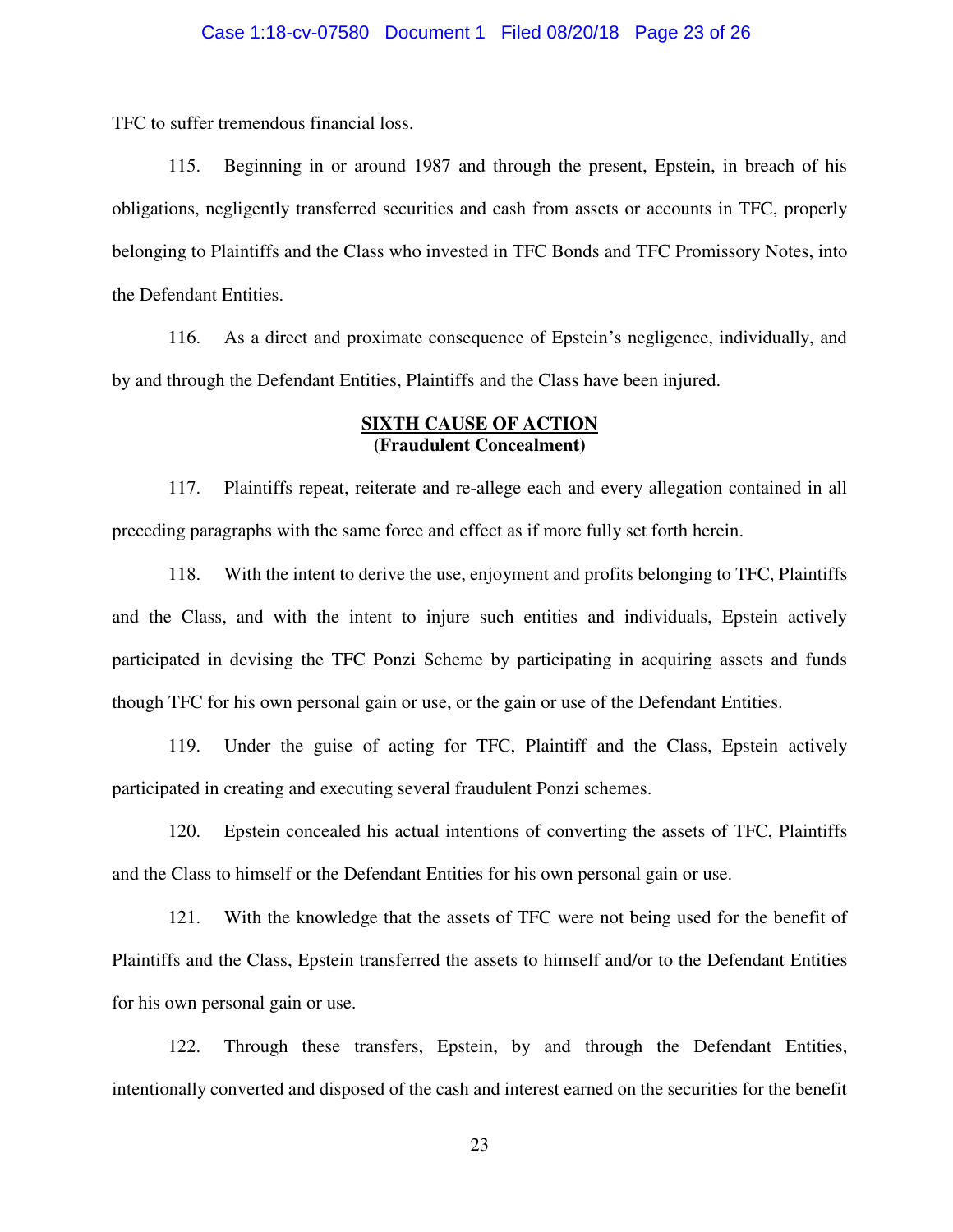### Case 1:18-cv-07580 Document 1 Filed 08/20/18 Page 24 of 26

or use of Epstein and/or the Defendant Entities.

123. TFC, Plaintiffs and the Class reasonably relied upon the Ponzi schemes, which were created and executed by Epstein, and that such schemes were in the best interests of TFC, Plaintiffs and the Class.

124. Plaintiffs and the Class became aware of the fraud and Ponzi scheme and the subsequent conviction of Hoffenberg and made all reasonable efforts to recover their lost monies, including but not limited to the nearly 100 civil lawsuits filed in this judicial district related to the fraudulent, negligent, and unethical behavior alleged herein.

125. As a result of their efforts, Plaintiffs and the Class determined that Hoffenberg had co-conspirators.

126. Despite the due diligence of Plaintiffs and the Class, the Defendants' continued misrepresentations, omissions, and fraudulent activities remained concealed from Plaintiffs and the Class; but for Non-Party Hoffenberg's recent affidavit, Plaintiffs and Class members would not have uncovered Defendants' identities and the nature of the Defendants' action and role in the TFC Ponzi Scheme.

127. Plaintiffs and each member of the Class have lost money and been damaged as a result of Defendants' unfair, unlawful, and deceptive conduct alleged herein. They are accordingly entitled damages in an amount to be proven at trial.

#### **PRAYER FOR RELIEF**

**WHEREFORE**, the Plaintiffs respectfully request that the Court enter judgment against the Defendants, as follows:

A. Ordering compensation in an amount to be determined at trial, with additional damages, for all general, special, incidental, and consequential damages suffered by the Plaintiffs and the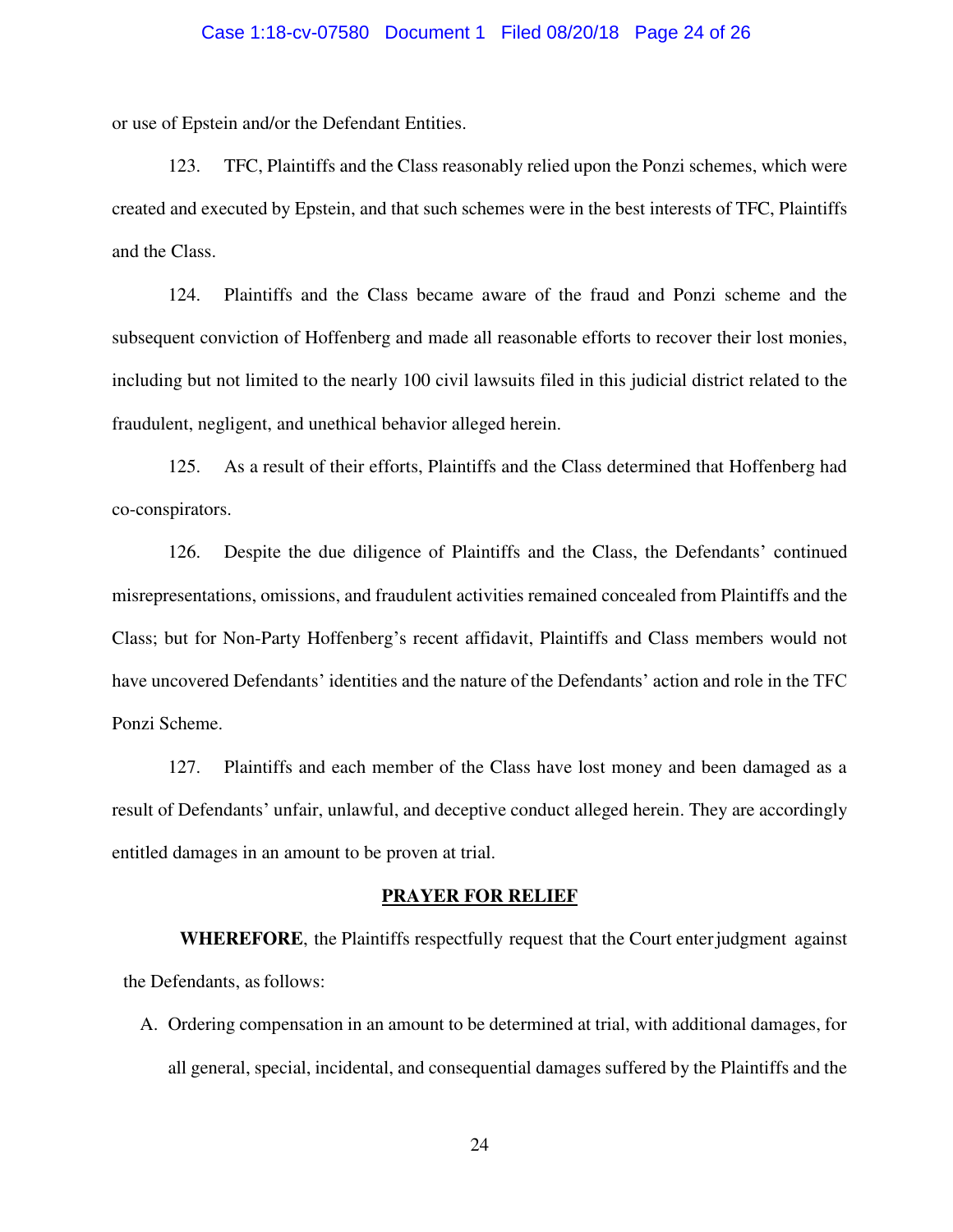Class as a result of the Defendants' fraudulent acts;

- B. Ordering compensation in an amount to be determined at trial, with additional damages, for all general, special, incidental, and consequential damages suffered by the Plaintiffs and the Class, as a result of the Defendants' conversion of property belonging to Plaintiffs and the Class;
- C. Ordering compensation in an amount to be determined at trial, with additional damages, for all general, special, incidental, and consequential damages suffered by the Plaintiffs and the Class as a result of Defendants' unjust enrichment;
- D. Ordering compensation in an amount to be determined at trial, with additional damages, for all general, special, incidental, and consequential damages suffered by the Plaintiffs and the Class, as a result of the Defendants' breaches of fiduciary duties;
- E. Ordering compensation in an amount to be determined at trial, with additional damages, for all general, special, incidental, and consequential damages suffered by the Plaintiffs and the Class, as a result of the Defendants' continuous wrongful and negligent acts;
- F. Ordering compensation in an amount to be determined at trial, with additional damages, for all general, special, incidental, and consequential damages suffered by the Plaintiffs and the Class, as a result of Defendants' fraudulent concealment of Defendants' unfair, unlawful, and deceptive conduct;
- G. Awarding Plaintiffs and the Class their reasonable attorney's fees and costs, to the fullest extent allowed by law; and
- H. Granting all such additional or further relief as this Court deems just and equitable under the circumstances.